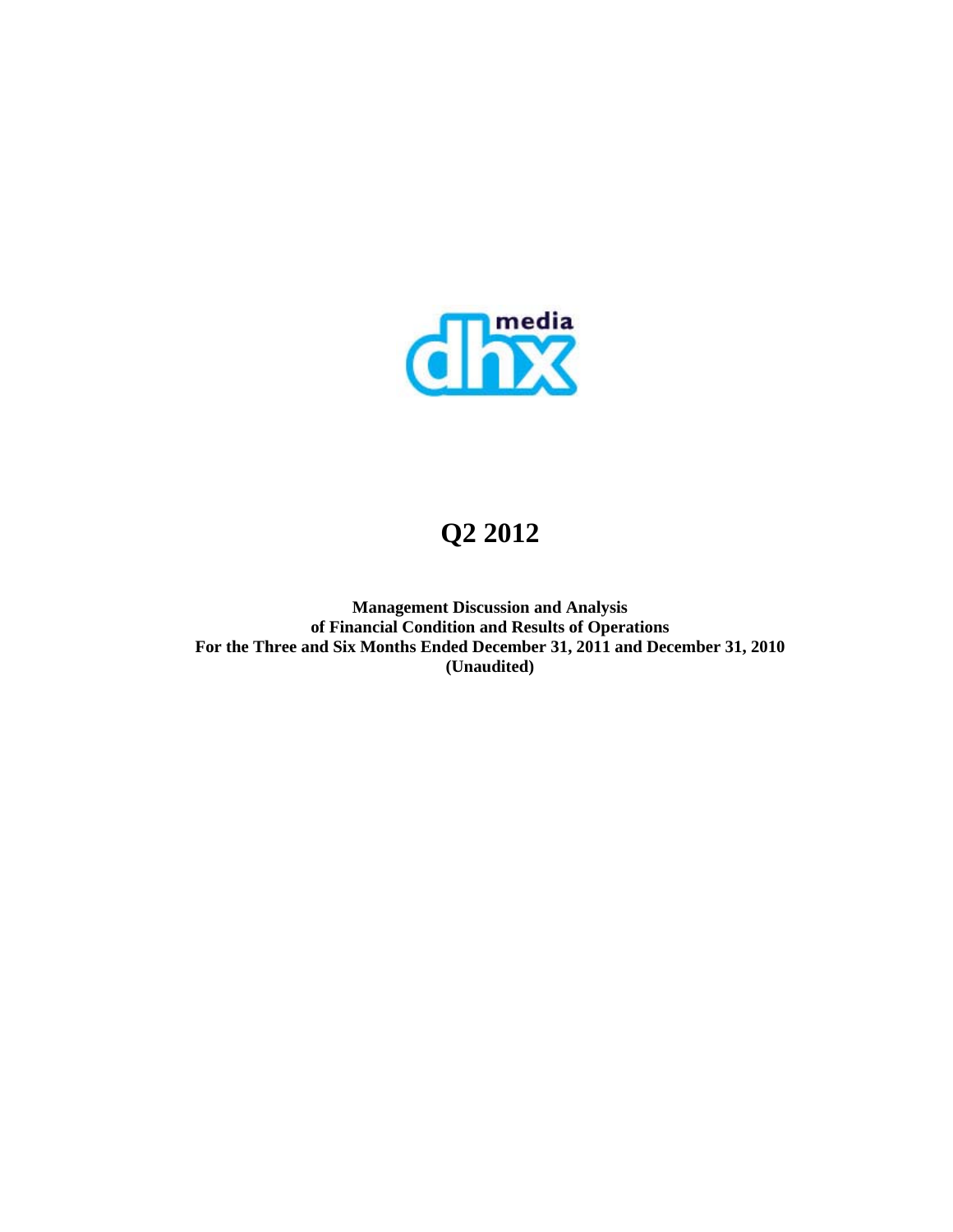# **MANAGEMENT DISCUSSION AND ANALYSIS**

*The following Management Discussion & Analysis ("MD&A") prepared as of February 13, 2012, should be read in conjunction with DHX Media Ltd.'s* (the "**Company**" or "**DHX**") *unaudited interim consolidated financial statements and accompanying notes for the three and six months ended December 31, 2011 and 2010, as well as the Company's latest annual MD&A ("2011 Annual MD&A")and audited consolidated financial statements for the years ended June 30, 2011 and 2010 (prepared in accordance with Canadian generally accepted accounting principles ("CGAAP")(as found on www.sedar.com or on DHX's website at www.dhxmedia.com). The unaudited interim consolidated financial statements and accompanying notes for the three and six months ended December 31, 2011 and 2010 have been prepared in accordance with international financial reporting standards ("IFRS"). In this MD&A, the term CGAAP refers to generally accepted accounting principles in Canada prior to the adoption of IFRS, and the term IFRS or GAAP refers to generally accepted accounting principles in Canada after the adoption of IFRS.* 

DHX is a public company incorporated under the Canadian Business Corporations Act whose common shares are traded on the Toronto Stock Exchange ("**TSX**") admitted on May 19, 2006 (symbol DHX). Additional information relating to the Company can be found on its website at www.dhxmedia.com or on SEDAR at www.sedar.com.

The Company prepares its financial statements in accordance with in accordance with Canadian generally accepted accounting principles as set out in the CICA Handbook. In 2010, the CICA Handbook was revised to incorporate IFRS, and require publicly accountable enterprises to apply such standards effective for years beginning on or after January 1, 2011, and to provide comparative figures for 2011. Accordingly, the Company commenced reporting on this basis in its unaudited interim consolidated financial statements for the first quarter of 2012 (three months ended September 30, 2011).

As a result of the adoption of IFRS, certain trends in operating results presented under CGAAP may no longer be applicable under IFRS. In particular, the accounting for overall consolidation, share-based compensation, business combinations, cumulative translation adjustment, and deferred income taxes are significantly impacted by the changeover to IFRS – refer to "Accounting Policies and Transition to IFRS" section of this MD&A for additional information.

Figures in this MD&A are shown as millions (for example, \$100,000 is shown as \$0.10 million) and are approximate and have been rounded to the nearest ten thousand.

This MD&A contains certain forward-looking statements, which reflect DHX management's ("**Management**") expectations regarding the Company's growth, results of operations, performance, and business prospects and opportunities.

Statements about the Company's future plans and intentions, results, levels of activity, performance, goals or achievements, or other future events constitute forward-looking statements. Wherever possible, words such as "may," "will," "should," "could," "expect," "plan," "intend," "anticipate," "believe," "estimate," "predict," or "potential" or the negative or other variations of these words, or other similar words or phrases, have been used to identify these forward-looking statements. These statements reflect Management's current beliefs and are based on information currently available to Management.

Forward-looking statements involve significant risk, uncertainties, and assumptions. Many factors could cause actual results, performance, or achievements to differ materially from the results discussed or implied in the forward-looking statements. These factors should be considered carefully and readers should not place undue reliance on the forward-looking statements. Although the forward-looking statements contained in this MD&A are based on what Management believes to be reasonable assumptions, the Company cannot assure readers that actual results will be consistent with these forward-looking statements. These forwardlooking statements are made as of the date of this MD&A, and the Company assumes no obligation to update or revise them to reflect new events or circumstances. Many factors could cause the actual results, performance, or achievements of the Company to be materially different from any future results, performance, or achievements that may be expressed or implied by such forward-looking statements, including: general economic and market segment conditions, competitor activity, product capability and acceptance, international risk and currency exchange rates, and technology changes. An assessment of the risks that could cause actual results to materially differ from current expectations is contained in the "Risk Assessment" section of this MD&A and the 2011 Annual MD&A.

The foregoing is not an exhaustive list and other risks are detailed from time to time in other continuous disclosure filings of the Company. Should one or more of these risks or uncertainties materialize, or should assumptions underlying the forwardlooking statements prove incorrect, actual results may vary materially from those described herein as anticipated, believed, estimated, or expected.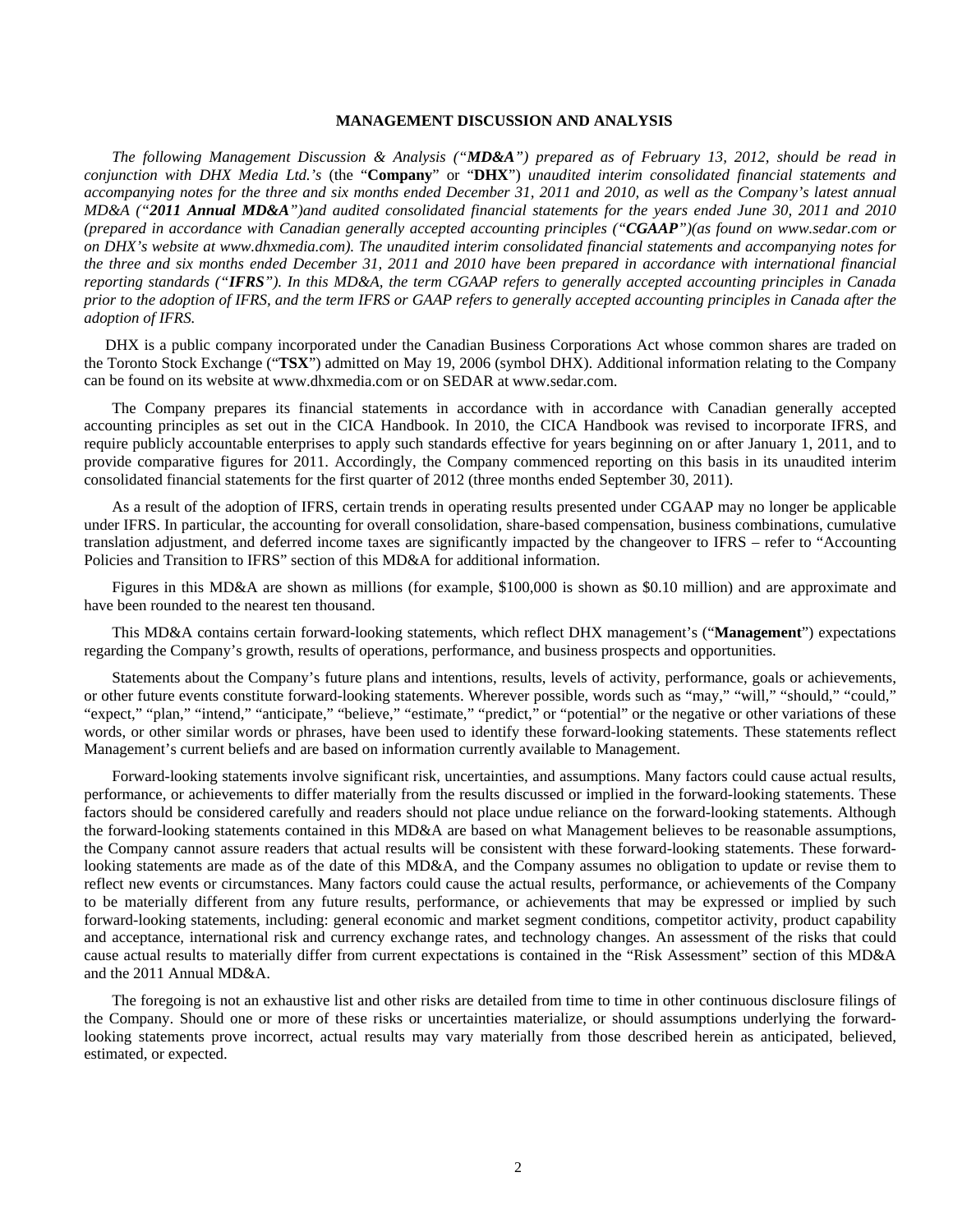#### **Business of the Company**

DHX is a leading independent supplier, distributor, and licensor of television and film productions. The Company was originally the result of the combination of The Halifax Film Company Limited ("**Halifax Film**") and Decode Entertainment Inc. ("**Decode**") during Fiscal 2006 and at the time of initial public offering. Since that time DHX has added Studio B Productions ("**Studio B**") on December 4, 2007, imX Communications Inc. ("**imX**") on July 20, 2008, and W!ldbrain Entertainment Inc. ("**DHX Wildbrain**") on September 14, 2010 (See "Wildbrain Acquisition" and "Acquisitions" section of the 2011 Annual MD&A posted on SEDAR at www.sedar.com). As previously announced in the Company's September 2010 press release relating to rebranding, all the Company's subsidiaries have been rebranded under the name DHX Media. Consistent with this initiative, throughout this MD&A and going forward the locations have been relabelled as follows: Halifax Film and imX are now referred as "**DHX Halifax**", Decode as "**DHX Toronto**", Studio B as "**DHX Vancouver**", and W!ldbrain as "**DHX Wildbrain**".

The Company produces, distributes, and exploits the rights for television and film programming. DHX's primary focus is on children's, youth, and family (collectively "**Children's and Family**") productions because of the international sales potential and longer-term and multiple revenue streams that this genre of programming provides. Children's and Family programming travels across cultures more easily than other genres and can therefore be sold into numerous markets, typically has a longer lifespan than other genres, and can be leveraged for merchandising and licensing revenues.

DHX's content library includes over 2,525 half-hours of programming and over 60 individual titles produced. The Company has over 15 children's series currently in first window broadcast on multiple major cable and broadcast networks in North America and internationally, including, *Yo Gabba Gabba, Waybuloo, Super Why, The Mighty Jungle, Bo on the Go!, Franny's Feet, Dirtgirlworld, How to be Indie, Animal Mechanicals, Kid vs. Kat,* and *Martha Speaks*. The Company's prime-time production slate also includes notable achievements in the comedy genre, including the award-winning Canadian prime-time comedy series *This Hour Has 22 Minutes*, which is produced for the CBC and is in production in its 19<sup>th</sup> Season. In addition, *The Mighty Jungle* was recently awarded a 2011 Gemini Award for Best Pre-School Program or Series. Recently, *Rastamouse* was honoured at the Broadcast Awards 2012 in the UK and was named Best Pre-School Programme. The Company operates from its offices and production facilities in Halifax, Toronto, and Vancouver, Canada, and Los Angeles, United States of America ("**USA**"), producing content for distribution in domestic and international markets which is marketed via its Toronto based sales group and licensed via its Los Angeles based licensing group.

#### **Revenue Model**

The Company historically earns revenues primarily from four categories: 1) proprietary production, which includes Canadian and other rights proprietary programs, 2) distribution of its proprietary and third party acquired titles, 3) producer and service fees, which includes production services for third parties, and 4) merchandising and licensing ("**M&L**") and other revenues which includes rental of studios and office facilities, music and royalty revenue, new media revenue, and licensing revenue on titles in the DHX library, including *Yo Gabba Gabba Live!* ("**Yo Gabba Gabba Live!**") stage tour revenues. The Company is able to generate revenue from productions by licensing its initial broadcast rights and pre-licensing of territories for its programs. Production revenues include the initial broadcast license revenues and any pre-sales or distribution advances included in the initial financing of the production of a film and television program. Once a production is completed and delivered, the program is included in the Company's library of film and television programming. Further revenue from exploitation of the program is included in distribution revenue if it relates to television licences and in M&L if it relates to royalties or revenues generated from non-television licenses. The Company also generates revenue from programs in which it retains Canadian and other limited participation rights and, in certain instances, from production services for productions whose copyright is owned by third parties.

#### *Production Revenue*

The Company derives proprietary production revenues, which includes other proprietary titles with Canadian and other rights, from the grant of initial broadcast rights for the initial showing of commissioned productions and pre-licensing of territories. These fees are typically collected partially upon commissioning of a production, during production, and finally once a completed production is delivered for broadcast, and at some point in time after delivery as a holdback (See "Critical Accounting Policies and Estimates" section of the 2011 Annual MD&A for details on revenue recognition).

#### *Distribution Revenue*

The Company is able to retain or obtain the ownership rights to its proprietary, other proprietary titles, and third party acquired titles, which permits the Company to generate further revenues from the distribution of the Company's productions. In addition to generating revenues from the sale of initial broadcast rights, the Company is able to concurrently generate revenues from the sale of broadcast rights in other jurisdictions and on other platforms (such as DVD and home entertainment) for specified periods of time. Distribution revenue also includes theatrical and other revenues generated on its feature films.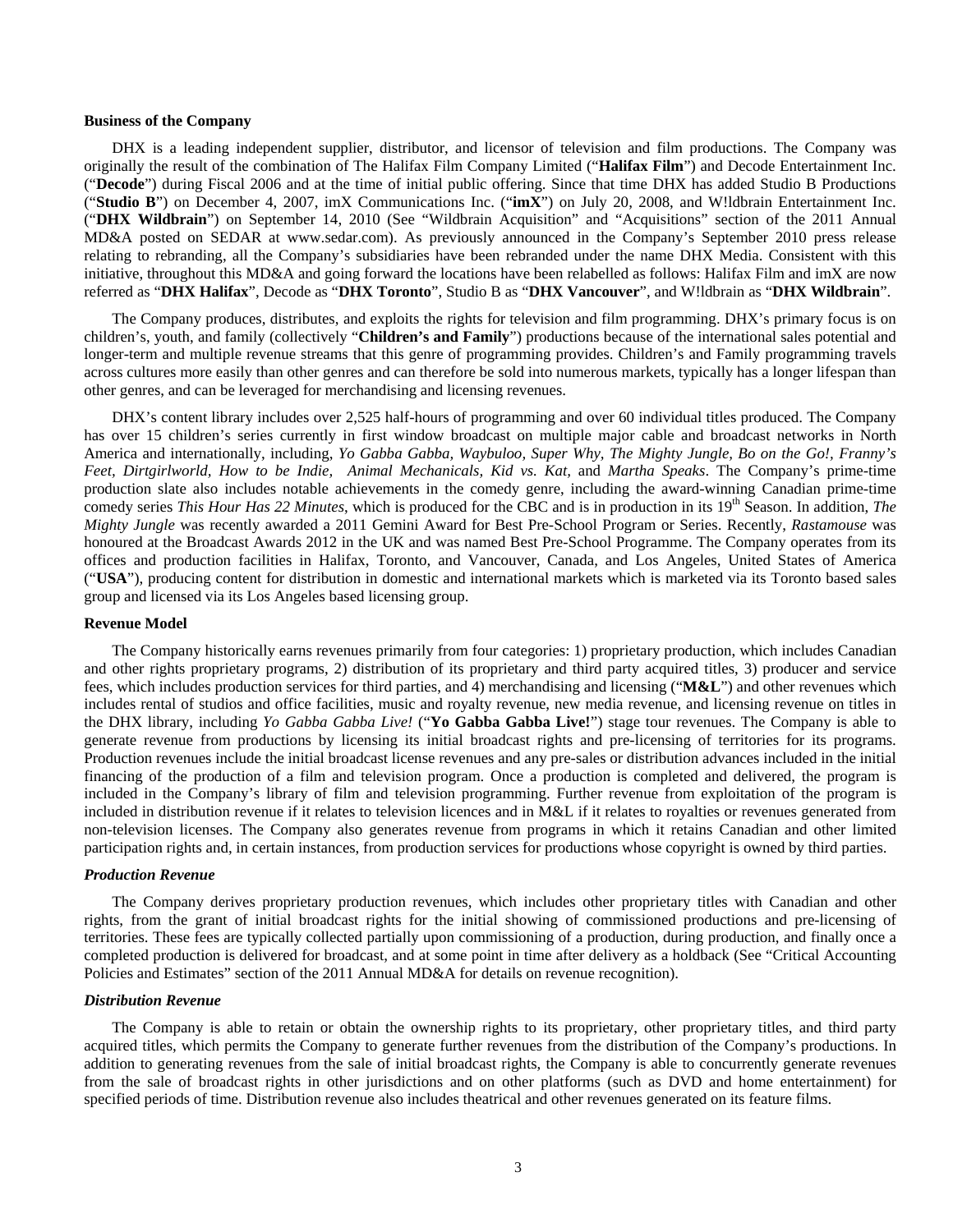# *Producer and Service Fee Revenue*

Producer and service fee revenue includes revenue accounted for using the percentage of completion method for revenues for service and corporate overhead fees earned for producing television shows and movies of the week ("**MOW**").

#### *M&L and Other Revenue*

M&L and other revenue includes rental of studios, equipment, and office facilities, music and royalty revenues, new media revenue, and licensing revenues for *Yo Gabba Gabba* and *Yo Gabba Gabba Live!*.

# **SUMMARY CONSOLIDATED FINANCIAL INFORMATION**

The summary consolidated financial information set out below for the three and six months ended December 31, 2011 and 2010 has been derived from the Company's unaudited interim consolidated financial statements and accompanying notes for the three and six months ended December 31, 2011 and 2010, and can be found at www.sedar.com or DHX's website at www.dhxmedia.com. Each reader should read the following information in conjunction with those statements and the **related notes.** 

|                                                                     | <b>Three Months Ended</b> | <b>Three Months Ended</b> | <b>Six Months Ended</b> | <b>Six Months Ended</b> |
|---------------------------------------------------------------------|---------------------------|---------------------------|-------------------------|-------------------------|
|                                                                     | December 31, 2011         | December 31, 2010         | December 31, 2011       | December 31, 2010       |
|                                                                     | ( \$000)                  | $($ \$000 $)$             | (\$000)                 | $($ \$000 $)$           |
|                                                                     | (except per share data)   | (except per share data)   | (except per share data) | (except per share data) |
| Consolidated Statements of Income and Comprehensive Income Data:    | <b>IFRS</b>               | <b>IFRS</b>               | <b>IFRS</b>             | <b>IFRS</b>             |
|                                                                     | 24,675                    | 19.381                    | 41,619                  | 31,608                  |
|                                                                     | (16,990)                  | (12,278)                  | (28, 834)               | (19,588)                |
|                                                                     | 7.685                     | 7,103                     | 12,785                  | 12,020                  |
|                                                                     | (4,125)                   | (4,262)                   | (7, 793)                | (7,685)                 |
|                                                                     |                           | (350)                     | (135)                   | (450)                   |
|                                                                     | (7)                       | (83)                      | (26)                    | (154)                   |
|                                                                     | (1.001)                   | (1,102)                   | (1.798)                 | (1,783)                 |
|                                                                     | (717)                     | (452)                     | (880)                   | (665)                   |
|                                                                     | 1,835                     | 854                       | 2,153                   | 1,283                   |
|                                                                     | (352)                     | (475)                     | 515                     | (421)                   |
|                                                                     | 55                        | (8)                       | 68                      | (18)                    |
|                                                                     | 1,538                     | 371                       | 2,736                   | 844                     |
|                                                                     | 0.03                      | 0.01                      | 0.04                    | 0.02                    |
|                                                                     | 0.03                      | 0.01                      | 0.04                    | 0.02                    |
| Weighted average common shares outstanding (expressed in thousands) |                           |                           |                         |                         |
|                                                                     | 60,648                    | 61.618                    | 61,057                  | 61.622                  |
|                                                                     | 60,724                    | 62,149                    | 61,132                  | 62,149                  |

|                                  | As at December 31,<br>2011 | As at June 30,<br>2011 |
|----------------------------------|----------------------------|------------------------|
|                                  | $($ \$000 $)$              | $($ \$000 $)$          |
|                                  | <b>IFRS</b>                | <b>IFRS</b>            |
| Consolidated Balance Sheet Data: |                            |                        |
|                                  | 22,598                     | 25.585                 |
|                                  | 43,003                     | 39.184                 |
|                                  | 150,846                    | 148,022                |
|                                  | 72,664                     | 66.766                 |
|                                  | 78.182                     | 81.256                 |

<sup>1</sup>The financial information for the three and six months ended December 31, 2011 and the three months ended December 31, 2010 in the table include full quarterly results for DHX Halifax, DHX Toronto, DHX Vancouver, and DHX Wildbrain. The financial information for the six months ended December 31, 2010 in the tables include full results for DHX Halifax, DHX Toronto, DHX Vancouver, but only 108 days activity for DHX Wildbrain (see–"Wildbrain Acquisition" section of this MD&A).

<sup>2</sup>Certain of the comparative Non-GAAP Financial Measures ("NGFM") are adjusted for all necessary adjustments, consisting of normal recurring adjustments and any changes in the current definition of NGFM (see "Use of Non-GAAP Financial Measures" section of this MD&A for further details).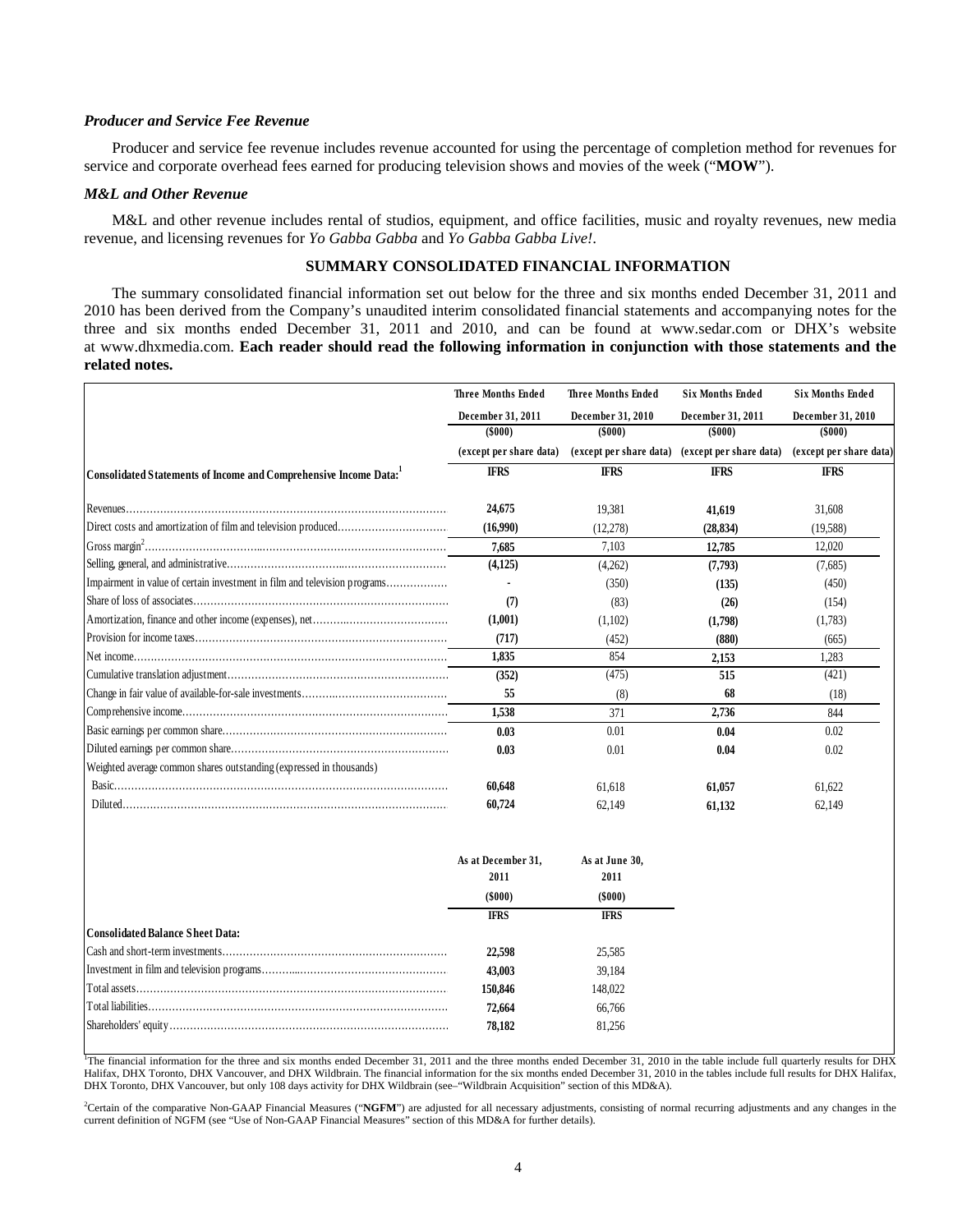# **Results for the six months ended December 31, 2011 ("Six Months 2012") compared to the six months ended December 31, 2010 ("Six Months 2011")**

#### *Revenues*

Revenues for Six Months 2012 were \$41.62 million, up 32% from \$31.61 million for Six Months 2011. The increase in Six Months 2012 was due to significant increases in M&L, producer and service fee, and new media revenues.

*Proprietary production revenues*: Proprietary production revenues for Six Months 2012 of \$9.12 million decreased by 15% compared to \$10.68 million for Six Months 2011. The overall decrease was made up of a 12% decrease to \$3.62 million (Six Months 2011-\$4.13 million) in DHX Halifax, a 115% increase to \$4.33 million for Six Months 2012 (Six Months 2011-\$2.01 million) for DHX Toronto, and a 74% decrease to \$1.17 million for DHX Vancouver (Six Months 2011-\$4.54 million).

For Six Months 2012, the Company added 65 half-hours to the library. The breakdown for Six Months 2012 is 46.0 halfhours - \$9.12 million of proprietary film and television program production revenue versus the 75.5 half-hours - \$10.68 million for Six Months 2011, where the programs have been delivered and the license periods have commenced for consolidated entities and 19 half-hours in intellectual property ("**IP**") rights for third party produced titles (11.5 half-hours in Six Months 2011). Six Months 2012 proprietary deliveries were in line with scheduled deliveries and Management's expectations.

As part of the maturation of DHX, specifically the experience gained by our in house international television distribution team along with the licensing expertise the Company picked up from the Wildbrain acquisition, the Company is strategically targeting third party produced titles for IP rights. As noted above, the Company added 19.0 half-hours to the library (6 half-hours for *How to be Indie* and 13 half-hours for the UK breakout property *Rastamouse*) for Six Months 2012 (3.5 half-hours for *Grandpa in my Pocket*, 5.0 half-hours for *How to be Indie*, and 3 half-hours for *Rastamouse* in Six Months 2011).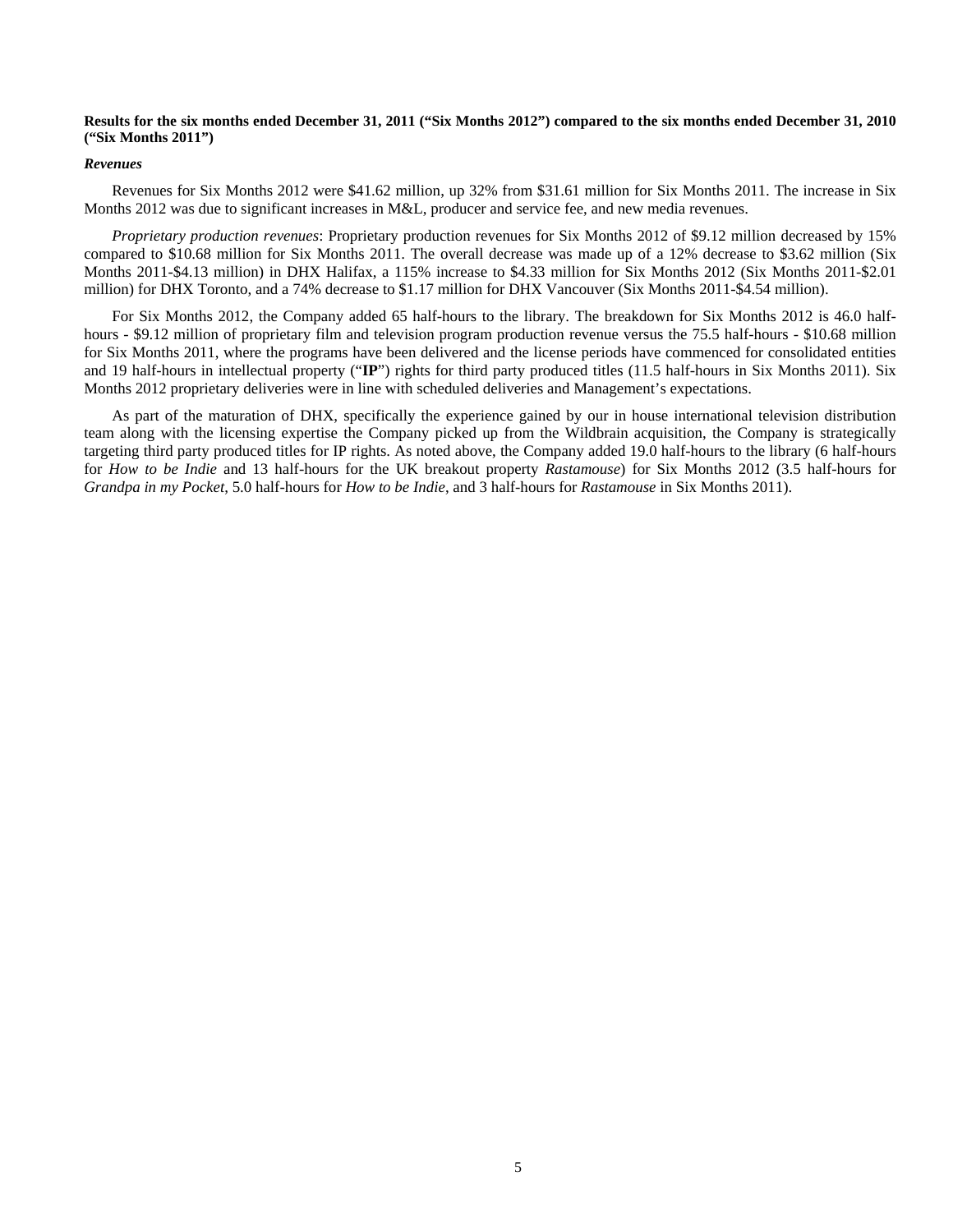|                                                                   |                                      |                      | <b>Six Months 2012</b>          | <b>Six Months 2011</b>         |                                 |  |
|-------------------------------------------------------------------|--------------------------------------|----------------------|---------------------------------|--------------------------------|---------------------------------|--|
| Title                                                             | Season or Type \$ Million Half-hours |                      |                                 | \$ Million Half-hours          |                                 |  |
| <b>DHX</b> Toronto:                                               |                                      |                      |                                 |                                |                                 |  |
| Super Why (CBC)                                                   | $\rm II$                             |                      | 12.0                            |                                |                                 |  |
| Subtotals                                                         |                                      | 4.03<br>$\mathbf{s}$ | 12.0                            | \$<br>$\overline{\phantom{a}}$ | $\sim$                          |  |
| <b>DHX</b> Vancouver:                                             |                                      |                      |                                 |                                |                                 |  |
| Kid vs. Kat                                                       | $\rm II$                             |                      |                                 |                                | 26.0                            |  |
| <b>Subtotals</b>                                                  |                                      |                      |                                 | 3.94<br>\$                     | 26.0                            |  |
| <b>DHX</b> Halifax:                                               |                                      |                      |                                 |                                |                                 |  |
| American Refugees                                                 | Demo                                 |                      | 1.0                             |                                |                                 |  |
| Animal Mechanicals                                                | Ш                                    |                      |                                 |                                | 3.5                             |  |
| Monster Math Squad                                                | $\mathbf I$                          |                      | 3.0                             |                                |                                 |  |
| Pirates                                                           | $\rm II$                             |                      | $N/A$ <sup><math>1</math></sup> |                                | 10.0                            |  |
| That's So Weird!                                                  | $\mathbf{I}$                         |                      | $\sim$                          |                                | 13.0                            |  |
| That's So Weird!                                                  | III                                  |                      | 13.0                            |                                | $\sim$                          |  |
| This Hour Has 22 Minutes                                          | <b>XVIII</b>                         |                      | $\omega$                        |                                | 13.0                            |  |
| This Hour Has 22 Minutes                                          | XIX                                  |                      | 12.0                            |                                | $\overline{\phantom{a}}$        |  |
| <b>Subtotals</b>                                                  |                                      | 3.62                 | 29.0                            | 4.13<br>\$                     | 39.5                            |  |
| Other Proprietary Titles with Canadian and Other Rights           |                                      |                      |                                 |                                |                                 |  |
| <b>DHX</b> Toronto:                                               |                                      |                      |                                 |                                |                                 |  |
| Waybuloo (RDF Rights)                                             | III                                  |                      | $N/A$ <sup><math>1</math></sup> |                                | 10.0                            |  |
| Subtotals                                                         |                                      | 0.30<br>$\mathbb{S}$ | N/A                             | \$<br>2.03                     | 10.0                            |  |
| <b>DHX</b> Vancouver:                                             |                                      |                      |                                 |                                |                                 |  |
| Ice Road Terror                                                   | <b>MOW</b>                           |                      | $N/A$ <sup><math>1</math></sup> |                                | $N/A$ <sup><math>1</math></sup> |  |
| Killer Mountain                                                   | <b>MOW</b>                           |                      | $N/A$ <sup><math>1</math></sup> |                                | $N/A$ <sup><math>1</math></sup> |  |
| Martha Speaks (TVO)                                               | IV                                   |                      | 5.0                             |                                | $N/A$ <sup><math>1</math></sup> |  |
| Subtotals                                                         |                                      | 1.17                 | 5.0                             | 0.58<br>S                      | N/A                             |  |
| Subtotals-Other Proprietary Titles with Canadian and Other Rights |                                      | 1.47                 | 5.0                             | 2.61                           | 10.0                            |  |
| <b>Total Consolidated Entities</b>                                |                                      | 9.12                 | 46.0                            | \$10.68                        | 75.50                           |  |
| Third Party Produced Titles with IP Rights                        |                                      |                      |                                 |                                |                                 |  |
| Grandpa in my Pocket                                              |                                      |                      | L,                              |                                | 3.5                             |  |
| How to Be Indie                                                   |                                      |                      | 6.0                             |                                | 5.0                             |  |
| Rastamouse                                                        |                                      |                      | 13.0                            |                                | 3.0                             |  |
|                                                                   |                                      |                      | 19.0                            |                                | 11.5                            |  |
| <b>Total Half-hours</b>                                           |                                      |                      | 65.0                            |                                | 87.0                            |  |

The breakdown for content library deliveries (including proprietary deliveries and deliveries on IP rights for third party produced titles) and dollar value subtotals for locations for Six Months 2012 and Six Months 2011 was as follows:

<sup>*1</sup>N/A – Not applicable as deliveries of half-hours have either already been counted when title delivered in the first instance or in the case of the shows using</sup> percentage of completion method, are not yet delivered*.

*Producer and service fee revenues:* For Six Months 2012, the Company earned \$16.25 million for producer and service fee revenues, an increase of 124% versus the \$7.27 million for Six Months 2011. DHX Vancouver earned \$5.92 million, an increase of 84% (Six Months 2011-\$3.21 million), and DHX Wildbrain earned \$10.33 million for Six Months 2012, an increase of 154% (Six Months 2011-\$4.06 million). For Six Months 2012, the breakdown for major projects over \$0.10 million for DHX Vancouver was \$2.47 million for *My Little Pony* Seasons 1-3, \$0.11 million for *Sarah Solves It* Pilot, \$0.12 million for *Little Pet Shop* Season I, and \$3.22 million for *Pound Puppies* Seasons 1-2. For Six Months 2012, the breakdown for major projects over \$0.10 million for DHX Wildbrain was \$1.61 million for *Monster High* Seasons 5-6, \$3.21 million for *The Ricky Gervais Show* Seasons 2-3, \$0.90 million for *Oki's Oasis* Pilot and Season I, \$0.33 million for *Team Smithereen* Pilot, and \$4.23 million for *How to Train Your Dragon* Season 1.

*Distribution revenues*: For Six Months 2012, distribution revenues were down 31% to \$3.16 million from \$4.55 million for Six Months 2011, generally due to timing of license periods for existing contracts on hand. The Company expects to be on track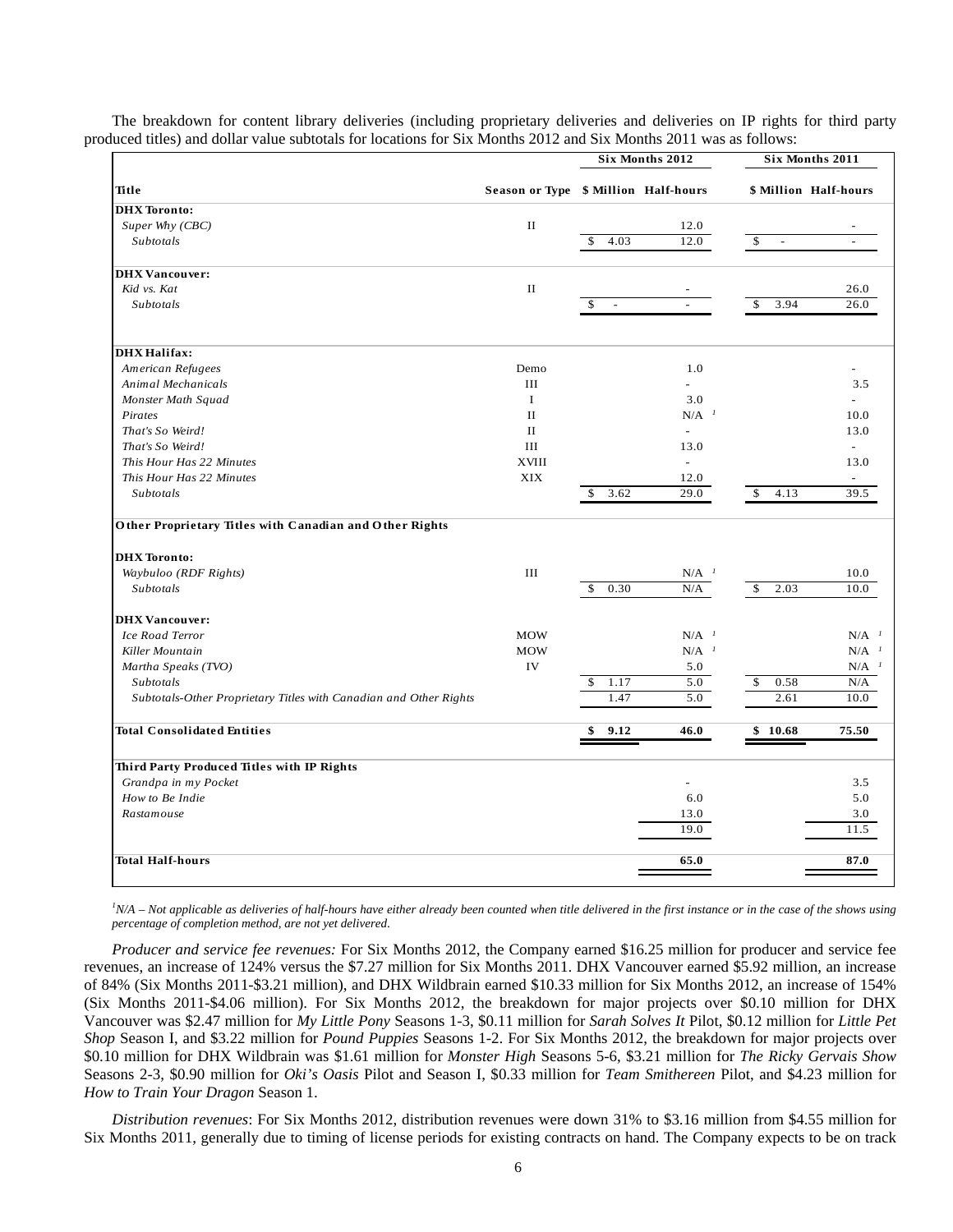to achieve its previously stated Fiscal 2012 target for distribution revenue (see "Outlook" section of this MD&A for further details). For Six Months 2012, the Company recognized revenue on several contracts throughout its existing library and delivered episodes of newer titles. Some of the more significant sales were on the following titles: *Poko* Seasons 1-3, *Animal Mechanicals* Seasons 1-4, *Save Ums!* Seasons 1-2, *Super Why!* Season 1, *Kid vs. Kat* Seasons 1-2, *Bo on the Go!* Seasons 1-3, *Radio Free Roscoe* Seasons 1-2, *Martha Speaks* Seasons 1-2, *Franny's Feet* Season 1-3, and *How to be Indie* Seasons 1-2.

*M&L and music royalty revenues*: Management was very pleased that for Six Months 2012, M&L, music, and royalty revenues increased 13% to \$9.52 million (Six Months 2011-\$8.44 million). Traditional DHX music, M&L, and royalty revenues were up 108% to \$1.04 million for Six Months 2012 (Six Months 2011-\$0.50 million). Gross *Yo Gabba Gabba* revenues accrued were \$6.26 million based on the Company's estimate to the end of the 2011 tour for *Yo Gabba Gabba Live!* (note: Management believes these figures to be its best estimate and as a result there may be an adjustment based on receipt of the final tour statement from the Company's tour partner) versus Six Months 2011 (\$7.58 million) and \$2.22 million for other *Yo Gabba Gabba!* M&L, up considerably over Six Months 2011 (\$0.36 million). This growth is partially due to the inclusion of Six Months activity for 2012 versus only 108 days for Six Months 2011.

*New Media Revenues*: For Six Months 2012, new media revenues increased 677% to \$3.42 million (Six Months 2011-\$0.44 million) including \$2.79 million for UMIGO (you make it go) (Six Months 2011-\$0.18 million) and \$0.63 million, up 142%, (Six Months 2011-\$0.26 million) for other new media projects.

*Rental revenues*: For Six Months 2012, rental revenues were \$0.15 million, down 35% from Six Months 2011 of \$0.23 million, as a result of lower rental revenues of studio and office facilities to third parties of the Company's DHX Halifax Children's Studio and rental of office and equipment of the Company's Toronto, Ontario office.

#### *Gross Margin*

Gross margin for Six Months 2012 was \$12.79 million, an increase in absolute dollars of 6% compared to \$12.02 million for Six Months 2011. The overall margin at 31% of revenue for Six Months 2012 was at the low end, but in line with Management's Six Months 2012 expectations based on Six Months 2012 scheduled revenue mix. Specifically, it is as a result of the higher weighting of producer fees and service revenues scheduled and delivered in the Six Months 2012 as compared to other higher margin revenue streams. Further, it is due to the adoption of IFRS, specifically the changes to consolidation, as certain production and service revenues are fully consolidated and shown gross under IFRS that were previously shown as net revenue amounts using the equity method. The resulting effect is an increase to revenue and direct production costs, but no net increase to gross margin dollars. Therefore, when the gross margin is calculated it results in the same gross margin dollar amount but a lower gross margin percentage. The Company expects this to smooth out somewhat over the remainder of Fiscal 2012, and for the gross margin percentage to increase to its adjusted target range (see Outlook section of this MD&A for further details).

For Six Months 2012, the margins for each revenue category in absolute dollars and as a margin percentage were as follows: production revenue margin of \$2.19 million or 24%, net producer and service fee revenue margin of \$3.11 million or 19%, distribution revenue margin of \$2.05 million or 65% (\$1.57 million or 50% when \$0.48 million for the amortization of acquired libraries is removed), new media margin at \$0.89 million or 26%, and rental revenue margin of \$0.15 million. For Six Months 2012, M&L, music, and royalty revenue margin was \$4.40 million or 46%. The breakdown for music, M&L, and royalty margin was \$0.70 million, up 46% (Six Months 2011-\$0.48 million), for traditional DHX music and royalty and \$3.70 million, up 55% (Six Months 2011-2.39 million), for *Yo Gabba Gabba* including *Yo Gabba Gabba Live!* tour.

In particular, production, producer and service fee revenue, distribution, and M&L on *Yo Gabba Gabba* in terms of absolute dollars contributed \$2.19 million, \$3.11 million, \$2.05 million and \$3.70 million, respectively or 86% of the total margin. Production margin at 24%, based on product delivery mix, was at the low end, but in line with Management's expectations. Producer and service fee margins can vary greatly and at 19% is at the low end of Management's expectations. Distribution margin can fluctuate greatly from title-to-title and at 65% is at the higher end of Management's expectations.

#### *Operating Expenses (Income)*

#### *SG&A*

SG&A costs for Six Months 2012 were up slightly (1%) at \$7.79 million compared to \$7.69 million for Six Months 2011. Specifically, SG&A costs (excluding DHX Wildbrain) were \$5.31 million (Six Months 2011-\$6.13 million) and SG&A costs for DHX Wildbrain for Six Months 2012 were \$2.48 million (Six Months 2011-\$1.56 million, however, was for only 108 days activity). Management was very pleased with SG&A costs for Six Months 2012 (excluding DHX Wildbrain) at \$5.31 million as these were down 13% (well ahead of Management's expectations of a 5% reduction) as compared to Six Months 2011.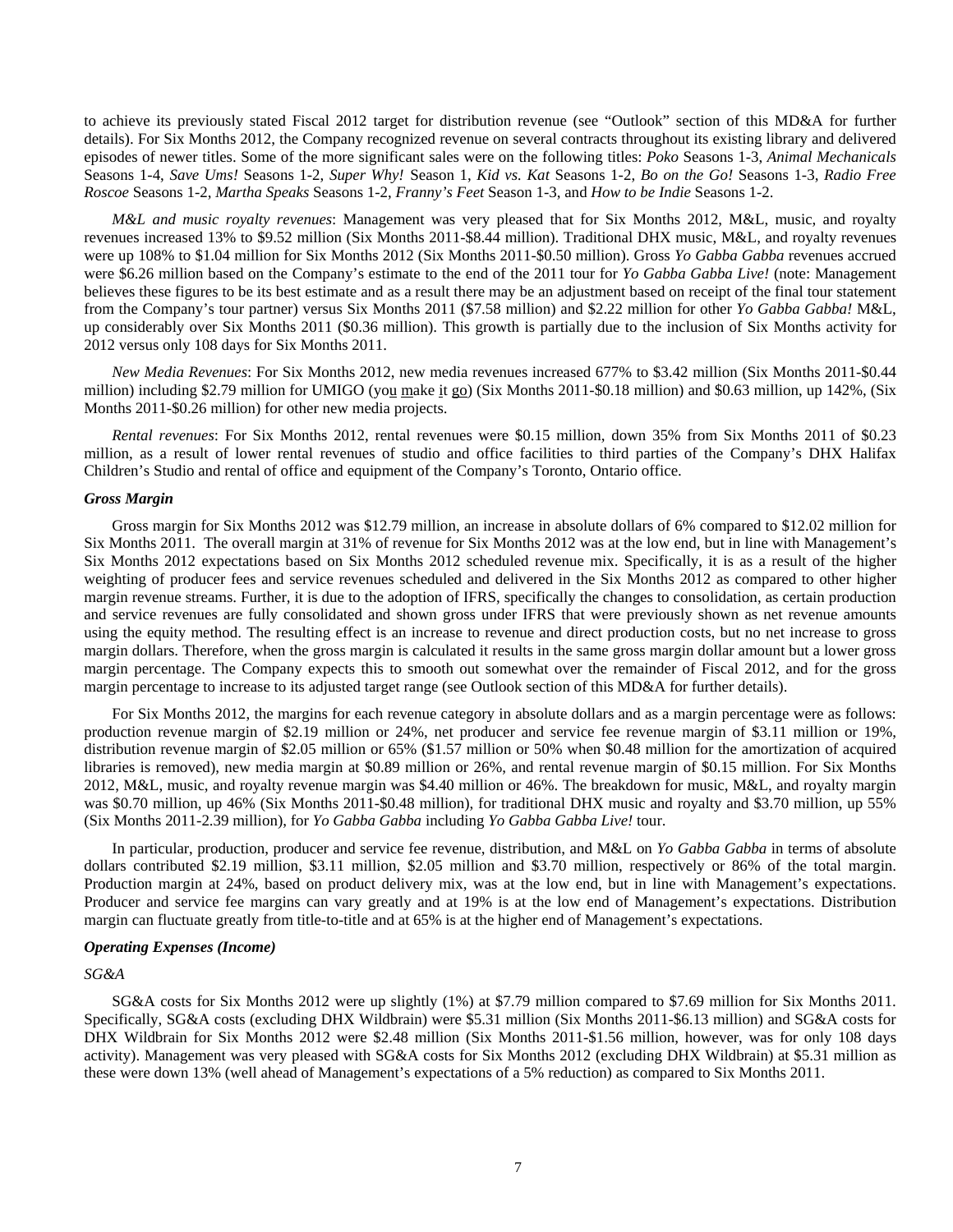#### *Amortization*

For Six Months 2012, amortization was up 25% to \$1.70 million (Six Months 2011-\$1.36 million). For Six Months 2012, the amortization of acquired libraries was up 41% to \$0.48 million (Six Months 2011-\$0.34 million) which relates to the library titles that have a maximum 20 year life for amortization purposes, have minimal ongoing cash costs associated with selling, and are viewed as long-term assets. For Six Months 2012, amortization of PP&E was up 60% to \$0.80 million (Six Months 2011-\$0.50 million) specifically due to new equipment put in use during Q4 2011 at DHX Wildbrain. For Six Months 2012, amortization of intangible assets was down 19% to \$0.42 million (Six Months 2011-\$0.52 million) which relates to the intangible assets acquired as part of the acquisitions of Decode, Studio B, and DHX Wildbrain.

#### *Development and Other Expenses*

During Six Months 2012 development expenses were \$0.15 million (Six Months 2011-\$0.11 million). For Six Months 2012, other expense was \$0.06 million for a write off of a UK value added tax account deemed not recoverable (Six Months 2011-\$0.33 million for legal fees and litigation costs relating to a normal course legal matter settled).

#### *Impairment in Value of Certain Investment in Film and Television Programs*

During Six Months 2012, the Company recorded an impairment in value of certain investments in film and television programs of \$0.14 million (Six Months 2011-\$0.45 million).

# *Share of Loss of Associates (Formerly Equity Income (Loss))*

For Six Months 2012, the Company recorded its share of loss of associates of \$0.03 million for its investment in Tribal Nova (Six Months 2011-\$0.15 million loss). For Six Months 2012, the \$0.03 million loss was made up of \$0.13 million in amortization of Tribal Nova intangibles offset by \$0.10 million of income for the Company's share of Tribal Nova.

#### *Finance Income and Expenses (Formerly Interest Income (Expense) and Foreign Exchange Gain (Loss))*

For Six Months 2012, the Company recorded net finance income of \$0.11 million versus \$0.01 million net finance income for Six Months 2011. Six Months 2012 net finance income consists of \$0.06 million for finance costs on long-term debt and capital leases and \$0.05 million for finance and bank charges (Six Months 2011-\$0.05 million and \$0.02 million, respectively), offset by finance income of \$0.12 million (Six Months 2011-\$0.10 million) and foreign exchange gain of \$0.10 million (Six Months 2011-\$0.02 million foreign exchange loss). The foreign exchange gain was due to fluctuations of the Canadian dollar against the USD, GBP, and Euro since June 30, 2011 and the breakdown for Six Months 2012 was as follows: \$0.21 million for realized foreign exchange gain (Six Months 2011-\$0.20 million foreign exchange loss) on revenue and expense items translated at average rates for the period and \$0.11 million in non-cash unrealized foreign exchange loss (Six Months 2011-\$0.18 million unrealized foreign exchange gain) for balance sheet translations at the exchange rates in effect at each balance sheet date.

#### *EBITDA*

For Six Months 2012, EBITDA was \$5.30 million, up \$0.74 million or 16% over \$4.56 million for Six Months 2011. For Six Months 2012, this increase was due to the increase in gross margin dollars of \$0.77 million and a positive change of \$0.08 million for non-cash stock based compensation, offset by an increase in SG&A of \$0.11 million.

#### *Income Taxes*

Income tax expense for Six Months 2012 was \$0.88 million (Six Months 2011-\$0.66 million) made up of \$0.03 million expense (Six Months 2011-\$0.03 million) for large corporation taxes, \$0.74 million (Six Months 2011-\$0.88 million) for current income taxes, and future income tax expense of \$0.11 million (Six Months 2011-\$0.25 million recovery).

#### *Net Income and Comprehensive Income*

Net income for Six Months 2012 was \$2.15 million, compared to \$1.28 million for Six Months 2011, or an increase of \$0.87 million in absolute dollars or 68%. For Six Months 2012, the overall change of \$0.87 million was due to changes over Six Months 2011 of the following amounts: a gross margin increase of \$0.77 million, a \$0.22 million decrease in net finance and other expenses, and a decrease in other expenses (income) of \$0.10 million, offset by a \$0.22 million increase for income taxes.

Comprehensive income for Six Months 2012 was \$2.74 million, compared to \$0.84 million for Six Months 2011, or an increase of \$1.90 million in absolute dollars, made up of an increase in cumulative translation adjustment of \$0.94 million, an increase in fair value of available-for-sale investments of \$0.09 million, and an increase in net income of \$0.87 million.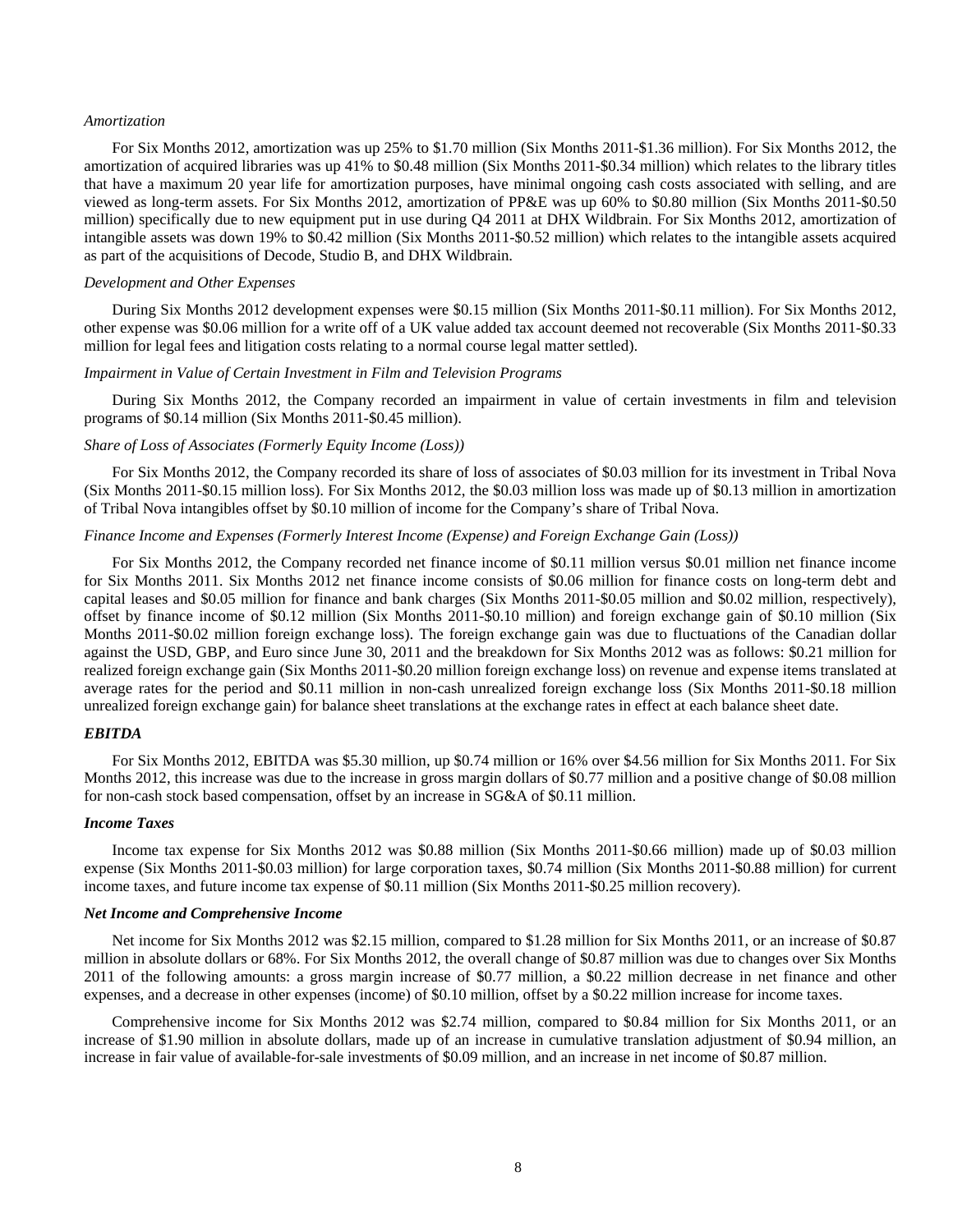# **SELECTED CONSOLIDATED QUARTERLY FINANCIAL INFORMATION**

The following table sets out selected consolidated financial information for each of the last eight quarters with the last one being the most recent quarter ended December 31, 2011. The information for the last two quarters of Fiscal 2010 is reported on a CGAAP basis (prior to the adoption of IFRS) while the information for the four quarters of Fiscal 2011 and the first two quarters of Fiscal 2012 is reported on an IFRS basis. Accordingly, the financial information for the two quarters of Fiscal 2010 may not be comparable to subsequent periods.

|                                                          |                            | Fiscal $2012^1$    | Fiscal $20111$             |                       |                           |                         | Fiscal $20101$             |                          |
|----------------------------------------------------------|----------------------------|--------------------|----------------------------|-----------------------|---------------------------|-------------------------|----------------------------|--------------------------|
| (All numbers are in thousands)<br>except per share data) | $Q2^3$<br>$31 - Dec$<br>\$ | $Q1^3$<br>$30-Sep$ | $Q4^3$<br>$30 - Jun$<br>\$ | $Q3^3$<br>31-Mar<br>S | $Q2^3$<br>$31 - Dec$<br>S | $Q1^3$<br>$30-Sep$<br>ъ | $Q4^3$<br>$30 - Jun$<br>\$ | $Q3^3$<br>$31$ -Mar<br>S |
|                                                          | <b>IFRS</b>                | <b>IFRS</b>        | <b>IFRS</b>                | <b>IFRS</b>           | <b>IFRS</b>               | <b>IFRS</b>             | <b>CGAAP</b>               | <b>CGAAP</b>             |
| Revenue                                                  | 24,675                     | 16,944             | 11,518                     | 12,283                | 19,381                    | 12,227                  | 9,081                      | 9,015                    |
| Gross Margin <sup>2</sup>                                | 7,685                      | 5,100              | 4,740                      | 5,512                 | 7,103                     | 4,917                   | 4,196                      | 3,338                    |
| EBITDA and<br>Adjusted EBITDA <sup>2 &amp; 3</sup>       | 3,640                      | 1,662              | 1,167                      | 1,465                 | 2,918                     | 1,636                   | 1,024                      | 479                      |
| Net Income (Loss)                                        | 1,835                      | 318                | (101)                      | 237                   | 854                       | 429                     | (78)                       | (535)                    |
| Comprehensive Income (Loss)                              | 1,538                      | 1,198              | (322)                      | 427                   | 371                       | 473                     | (78)                       | (535)                    |
| Basic Earnings (Loss) Per Common Share                   | 0.03                       | 0.01               | 0.00                       | 0.00                  | 0.01                      | 0.01                    | 0.00                       | (0.01)                   |
| Diluted Earnings (Loss) Per Common Share                 | 0.03                       | 0.01               | 0.00                       | 0.00                  | 0.01                      | 0.01                    | 0.00                       | (0.01)                   |

<sup>1</sup>Q1-Q2 2012 and Q2-Q4 2011 include full quarterly results for: DHX Halifax, DHX Toronto, DHX Vancouver, and DHX Wildbrain. Q1 2011 includes full quarterly results for: DHX Halifax, DHX Toronto, and DHX Vancouver, but only 16 days of DHX Wildbrain. The financial information for Fiscal 2010 includes full quarterly results for: DHX Halifax, DHX Toronto, and DHX Vancouver, but does not include DHX Wildbrain.

<sup>2</sup>Certain of the comparative Non-GAAP Financial Measures ("NGFM") are adjusted for all necessary adjustments, consisting of normal recurring adjustments and any changes in the current definition of NGFM (see "Use of Non-GAAP Financial Measures" section of this MD&A for further details).

<sup>3</sup>The Adjusted EBITDA figures shown above were adjusted for the impairment in value of certain investments in film and television programs and foreign exchange gain (loss) as management believes the adjusted figures to be a more meaningful indicator of operating performance (see "Reconciliation of Historical Results to EBITDA and Adjusted EBITDA" of this MD&A).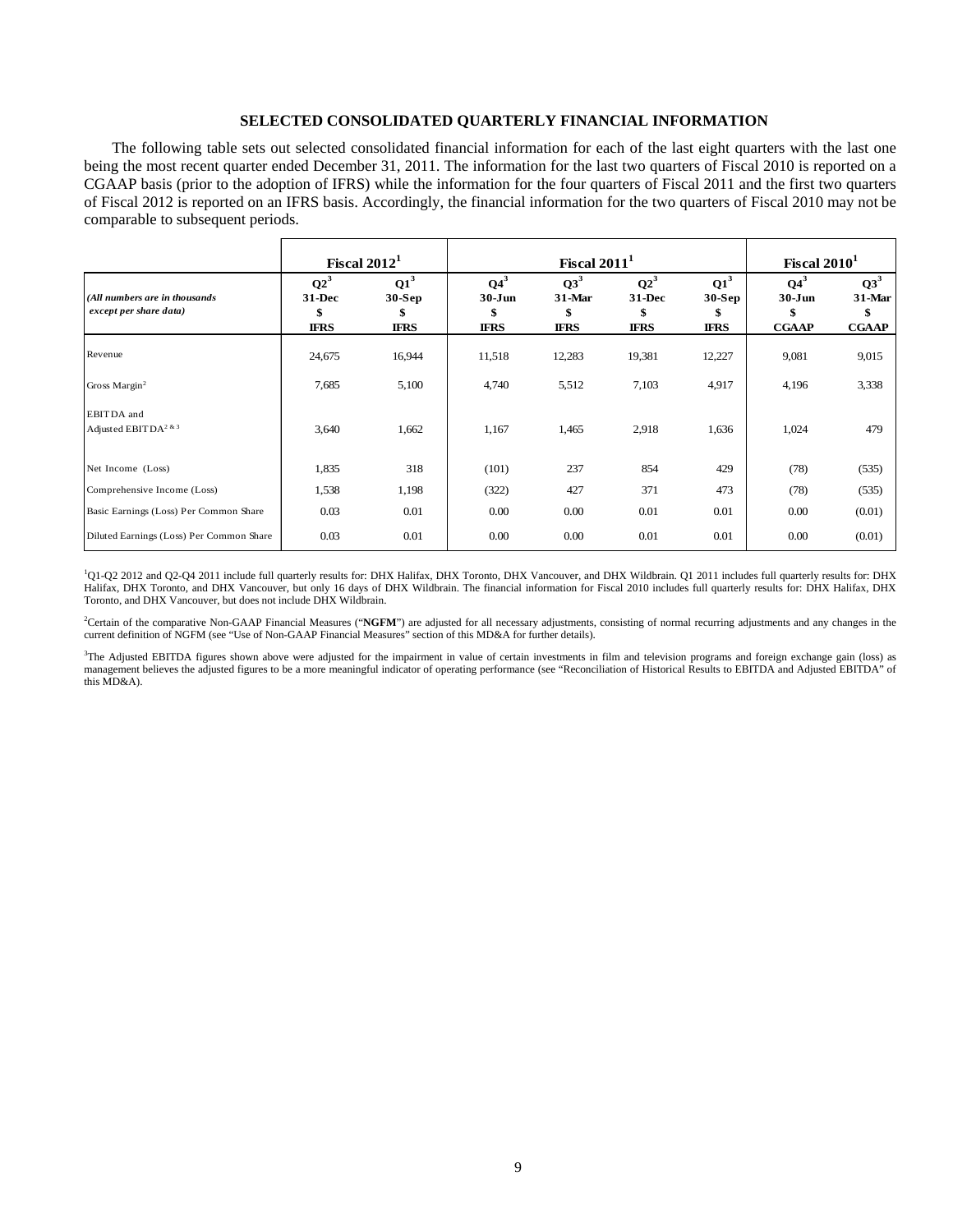# **Results for the three months ended December 31, 2011 ("Q2 2012") compared to the three months ended December 31, 2010 ("Q2 2011")**

#### *Revenues*

Revenues for Q2 2012 were \$24.68 million, up 27% from \$19.38 million for Q2 2011. The increase in Q2 2012 was due to significant increases in M&L and music royalties, producer and service fee, distribution, and new media revenues.

*Proprietary production revenues*: Proprietary production revenues for Q2 2012 of \$4.92 million decreased by 22% compared to \$6.31 million for Q2 2011. The overall decrease was made up of a 4% decrease to \$2.67 million (Q2 2011-\$2.77 million) in DHX Halifax, a 51% increase to \$1.69 million for Q2 2012 (Q2 2011-\$1.10 million) for DHX Toronto, and a 77% decrease to \$0.56 million for DHX Vancouver (Q2 2011-\$2.42 million).

For Q2 2012, the Company added 32 half-hours to the library. The breakdown for Q2 2012 is 31.0 half-hours - \$4.92 million of proprietary film and television program production revenue versus the 46.5 half-hours for Q2 2011, where the programs have been delivered and the license periods have commenced for consolidated entities and 1.0 half-hours in intellectual property ("**IP**") rights for third party produced titles (11.5 half-hours in Q2 2011). Q2 2012 proprietary deliveries were in line with scheduled deliveries and Management's expectations.

As part of the maturation of DHX, specifically the experience gained by our in house international television distribution team along with the licensing expertise the Company picked up from the Wildbrain acquisition, the Company is strategically targeting third party produced titles for IP rights. As noted above, the Company added 1.0 half-hour to the library (for the UK breakout property *Rastamouse*) for Q2 2012 (3.5 half-hours for *Grandpa in my Pocket*, 5.0 half-hours for *How to be Indie,* and 3.0 half-hours for *Rastamouse* in Q2 2011).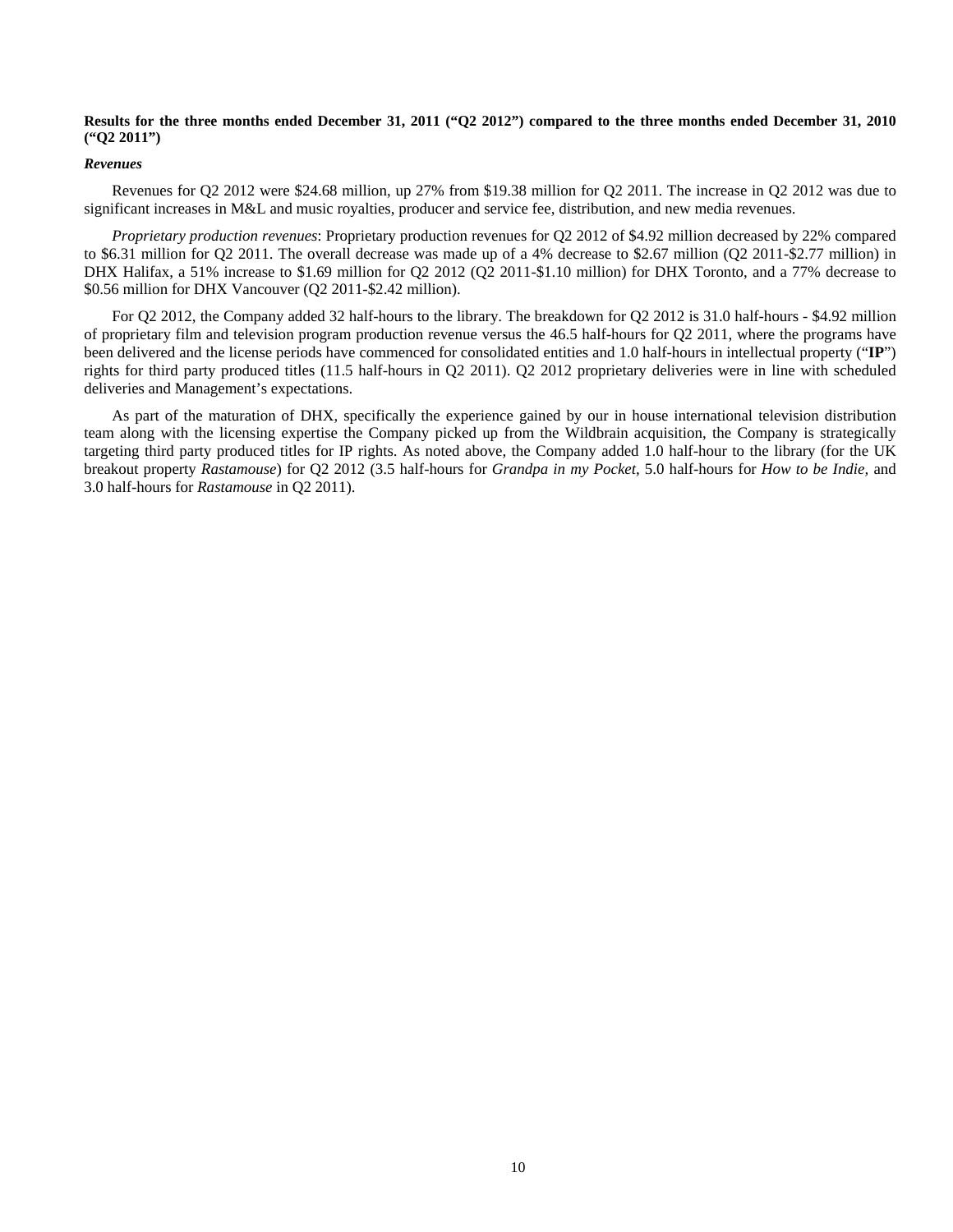|                                                                   |                                      |                        | Q2 2012                         | Q2 2011                      |                                 |  |
|-------------------------------------------------------------------|--------------------------------------|------------------------|---------------------------------|------------------------------|---------------------------------|--|
| Title                                                             | Season or Type \$ Million Half-hours |                        |                                 | <b>\$ Million Half-hours</b> |                                 |  |
| <b>DHX</b> Toronto:                                               |                                      |                        |                                 |                              |                                 |  |
| Super Why (CBC)                                                   | $\rm II$                             |                        | 5.0                             |                              |                                 |  |
| <b>Subtotals</b>                                                  |                                      | 1.69<br>\$.            | 5.0                             | \$<br>$\sim$                 |                                 |  |
| <b>DHX</b> Vancouver:                                             |                                      |                        |                                 |                              |                                 |  |
| Kid vs. Kat                                                       | $\mathbf{H}$                         |                        |                                 |                              | 13.0                            |  |
| Subtotals                                                         |                                      | \$<br>÷,               | $\sim$                          | 1.97<br>\$                   | 13.0                            |  |
| <b>DHX</b> Halifax:                                               |                                      |                        |                                 |                              |                                 |  |
| Animal Mechanicals                                                | $\rm III$                            |                        | $\sim$                          |                              | 2.5                             |  |
| Monster Math Squad                                                | $\mathbf I$                          |                        | 3.0                             |                              |                                 |  |
| Pirates                                                           | $\rm II$                             |                        |                                 |                              | 2.0                             |  |
| That's So Weird!                                                  | $_{\rm II}$                          |                        |                                 |                              | 8.0                             |  |
| That's So Weird!                                                  | III                                  |                        | 9.0                             |                              | $\omega$                        |  |
| This Hour Has 22 Minutes                                          | <b>XVIII</b>                         |                        |                                 |                              | 11.0                            |  |
| This Hour Has 22 Minutes                                          | XIX                                  |                        | 9.0                             |                              | $\sim$                          |  |
| <b>Subtotals</b>                                                  |                                      | 2.67<br>\$             | 21.0                            | 2.77<br>$\mathbb{S}$         | 23.5                            |  |
| Other Proprietary Titles with Canadian and Other Rights           |                                      |                        |                                 |                              |                                 |  |
| <b>DHX</b> Toronto:                                               |                                      |                        |                                 |                              |                                 |  |
| Waybuloo (RDF Rights)                                             | $\rm III$                            |                        | $\overline{\phantom{a}}$        |                              | 10.0                            |  |
| Subtotals                                                         |                                      | $\mathbb{S}$<br>$\sim$ | N/A                             | $\mathbb{S}$<br>1.12         | 10.0                            |  |
| <b>DHX</b> Vancouver:                                             |                                      |                        |                                 |                              |                                 |  |
| <b>Ice Road Terror</b>                                            | <b>MOW</b>                           |                        | $N/A$ <sup><math>1</math></sup> |                              | $N/A$ <sup><math>1</math></sup> |  |
| Killer Mountain                                                   | <b>MOW</b>                           |                        | $N/A$ <sup><math>1</math></sup> |                              | $N/A$ <sup><math>1</math></sup> |  |
| Martha Speaks (TVO)                                               | IV                                   |                        | 5.0                             |                              | $N/A$ <sup><math>1</math></sup> |  |
| Subtotals                                                         |                                      | 0.56                   | 5.0                             | 0.45<br>\$.                  | N/A                             |  |
| Subtotals-Other Proprietary Titles with Canadian and Other Rights |                                      | 0.56                   | 5.0                             | 1.57                         | 10.0                            |  |
| <b>Total Consolidated Entities</b>                                |                                      | 4.92                   | 31.0                            | 6.31                         | 46.50                           |  |
| Third Party Produced Titles with IP Rights                        |                                      |                        |                                 |                              |                                 |  |
|                                                                   |                                      |                        |                                 |                              | 3.5                             |  |
| Grandpa in my Pocket                                              |                                      |                        |                                 |                              | 5.0                             |  |
| How to Be Indie                                                   |                                      |                        |                                 |                              |                                 |  |
| <b>Rastamouse</b>                                                 |                                      |                        | 1.0                             |                              | 3.0                             |  |
|                                                                   |                                      |                        | 1.0                             |                              | 11.5                            |  |

The breakdown for content library deliveries (including proprietary deliveries and deliveries on IP rights for third party produced titles) and dollar value subtotals for locations for  $\Omega$ 2012 and  $\Omega$ 2011 was as follows:

<sup>*1</sup>N/A – Not applicable as deliveries of half-hours have either already been counted when title delivered in the first instance or in the case of the shows using</sup> percentage of completion method, are not yet delivered*.

*Producer and service fee revenues:* For Q2 2012, the Company earned \$9.85 million for producer and service fee revenues, an increase of 103% versus the \$4.85 million for Q2 2011. DHX Vancouver earned \$3.79 million, an increase of 98% (Q2 2011- \$1.91 million), and DHX Wildbrain earned \$6.06 million, an increase of 106%, for Q2 2012 (Q2 2011-\$2.94 million). For Q2 2012, the breakdown for major projects over \$0.10 million for DHX Vancouver was \$1.21 million for *My Little Pony* Seasons 1- 3, \$0.11 million for *Little Pet Shop* Season I, and \$2.40 million for *Pound Puppies* Seasons 1-2. For Q2 2012, the breakdown for major projects over \$0.10 million for DHX Wildbrain was \$0.94 million for *Monster High* Seasons 5-6, \$1.81 million for *The Ricky Gervais Show* Season 3, \$0.70 million for *Oki's Oasis* Pilot and Season 1, \$0.33 million for *Team Smithereen* Pilot, and \$2.28 million for *How to Train Your Dragon* Season 1.

*Distribution revenues*: Management was encouraged that for Q2 2012, distribution revenues were up 12% to \$1.79 million from \$1.60 million for Q2 2011, as we continue to see positive trends in sales activities coming out of recent industry trade shows. The Company expects to be on track to achieve its previously stated Fiscal 2012 target for distribution revenue (see "Outlook" section of this MD&A for further details). For Q2 2012, the Company recognized revenue on several contracts throughout its existing library and delivered episodes of newer titles. Some of the more significant sales were on the following titles: *Poko* Seasons 1-3, *Animal Mechanicals* Seasons 1-4, *Save Ums!* Seasons 1-2, *Super Why!* Season 1, *Kid vs. Kat* Seasons 1- 2, *Bo on the Go!* Seasons 1-3, *Radio Free Roscoe* Seasons 1-2, *Martha Speaks* Seasons 1-2, *Franny's Feet* Season 1-3, and *How to be Indie* Seasons 1-2.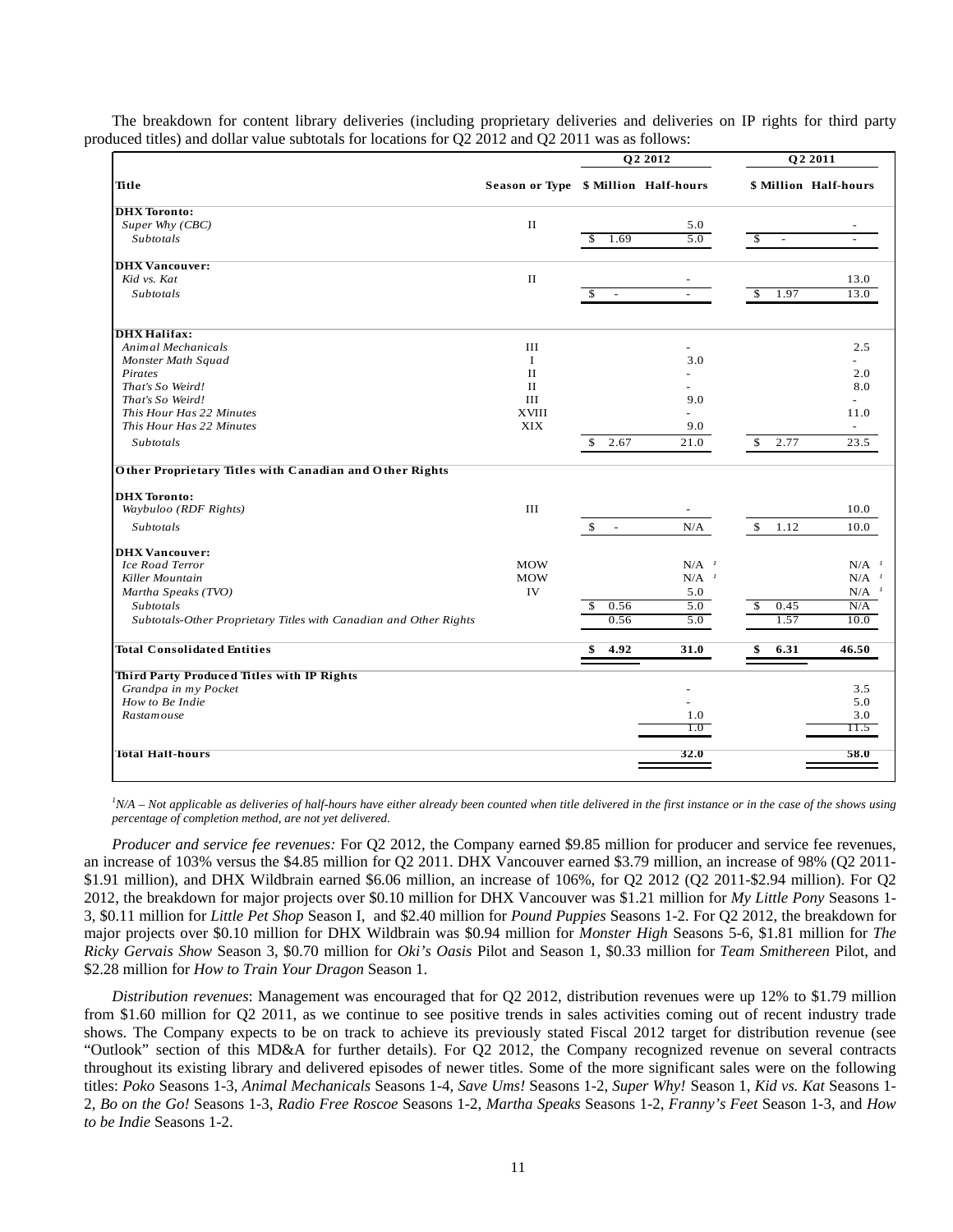*M&L and music royalty revenues*: Management was very pleased that for Q2 2012, M&L, music, and royalty revenues increased 12% to \$7.01 million (Q2 2011-\$6.25 million). Traditional DHX music, M&L, and royalty revenues was up 105% to \$0.76 million for Q2 2012 (Q2 2011-\$0.37 million). Gross *Yo Gabba Gabba* revenues accrued were \$5.15 million based on the Company's estimate to the end of the 2011 tour for *Yo Gabba Gabba Live!* (note: Management believes these figures to be its best estimate and as a result there may be an adjustment based on receipt of the final tour statement from the Company's tour partner) versus Q2 2011 (\$5.63 million) and \$1.09 million for other *Yo Gabba Gabba* M&L, up considerably over Q2 2011 (\$0.25 million).

*New Media Revenues*: For Q2 2012, new media revenues increased 304% to \$1.05 million (Q2 2011-\$0.26 million) including \$0.89 million for UMIGO (you make it go) (Q2 2011-\$0.18 million) and \$0.16 million, up 100%, (Q2 2011-\$0.08 million) for other new media projects.

*Rental revenues*: For Q2 2012, rental revenues were \$0.06 million, down 45% from Q2 2011 of \$0.11 million, as a result of lower rental revenues of studio and office facilities to third parties of the Company's DHX Halifax Children's Studio and rental of office and equipment of the Company's Toronto, Ontario office.

#### *Gross Margin*

Gross margin for Q2 2012 was \$7.69 million, an increase in absolute dollars of 8% compared to \$7.10 million for Q2 2011. The overall margin at 31% of revenue for Q2 2012 was at the low end, but in line with Management's Q2 2012 expectations based on Q2 2012 scheduled revenue mix. Specifically, it is as a result of the higher weighting of producer fees and service revenues and lower margin proprietary production scheduled and delivered in the quarter as compared to other higher margin revenue streams. The Company expects this to smooth out somewhat over the remainder of Fiscal 2012, and for the gross margin percentage to increase to its adjusted 2012 target range (see Outlook section of this MD&A for further details).

For Q2 2012, the margins for each revenue category in absolute dollars and as a margin percentage were as follows: production revenue margin of \$1.33 million or 27%, net producer and service fee revenue margin of \$1.91 million or 19%, distribution revenue margin of \$1.16 million or 65% (\$1.06 million or 59% when \$0.10 million for the amortization of acquired libraries is removed), new media margin at \$0.20 million, and rental revenue margin of \$0.06 million. For Q2 2012, M&L, music, and royalty revenue margin was \$3.03 million or 43%. The breakdown for M&L, music, and royalty margin was \$0.45 million, up 25% (Q2 2011-\$0.36 million), for traditional DHX music and royalty and \$2.57 million, up 44% (Q2 2011-\$1.75 million), for *Yo Gabba Gabba* including *Yo Gabba Gabba Live!* tour.

In particular, production, producer and service fee revenue, distribution, and M&L on *Yo Gabba Gabba* in terms of absolute dollars contributed \$1.33 million, \$1.91 million, \$1.16 million and \$2.57 million, respectively or 91% of the total margin. Production margin at 27%, based on product delivery mix, was at the low end, but in line with Management's expectations. Producer and service fee margins can vary greatly and at 19% is at the low end of Management's expectations. Distribution margin can fluctuate greatly from title-to-title and at 65% is at the higher end of Management's expectations.

# *Operating Expenses (Income)*

#### *SG&A*

SG&A costs for Q2 2012 were down 3% at \$4.12 million compared to \$4.27 million for Q2 2011. Specifically, SG&A costs (excluding DHX Wildbrain) were \$2.81 million (Q2 2011-\$2.99 million) and SG&A costs for DHX Wildbrain for Q2 2012 were \$1.31 million (Q2 2011-\$1.28 million). Management was pleased with SG&A costs for Q2 2012 (excluding DHX Wildbrain) at \$2.81 million as these were down 6%, slightly ahead of Management's expectations.

#### *Amortization*

For Q2 2012, amortization was up 39% to \$0.82 million (Q2 2011-\$0.59 million). For Q2 2012, the amortization of acquired libraries was up 25% to \$0.10 million (Q2 2011-\$0.08 million) which relates to the library titles that have a maximum 20 year life for amortization purposes, have minimal ongoing cash costs associated with selling, and are viewed as long-term assets. For Q2 2012, amortization of PP&E was up 96% to \$0.51 million (Q2 2011-\$0.26 million) specifically due to new equipment put in use during Q4 2011 at DHX Wildbrain. For Q2 2012, amortization of intangible assets was down 16% to \$0.21 million (Q2 2011-\$0.25 million) which relates to the intangible assets acquired as part of the acquisitions of Decode, Studio B, and DHX Wildbrain.

#### *Development and Other Expenses*

During Q2 2012, development expenses were \$0.08 million (Q2 2011-\$0.04 million). During Q2 2012, other expenses were nil (Q2 2011 - \$0.33 million for legal fees and litigation costs relating to a normal course legal matter settled).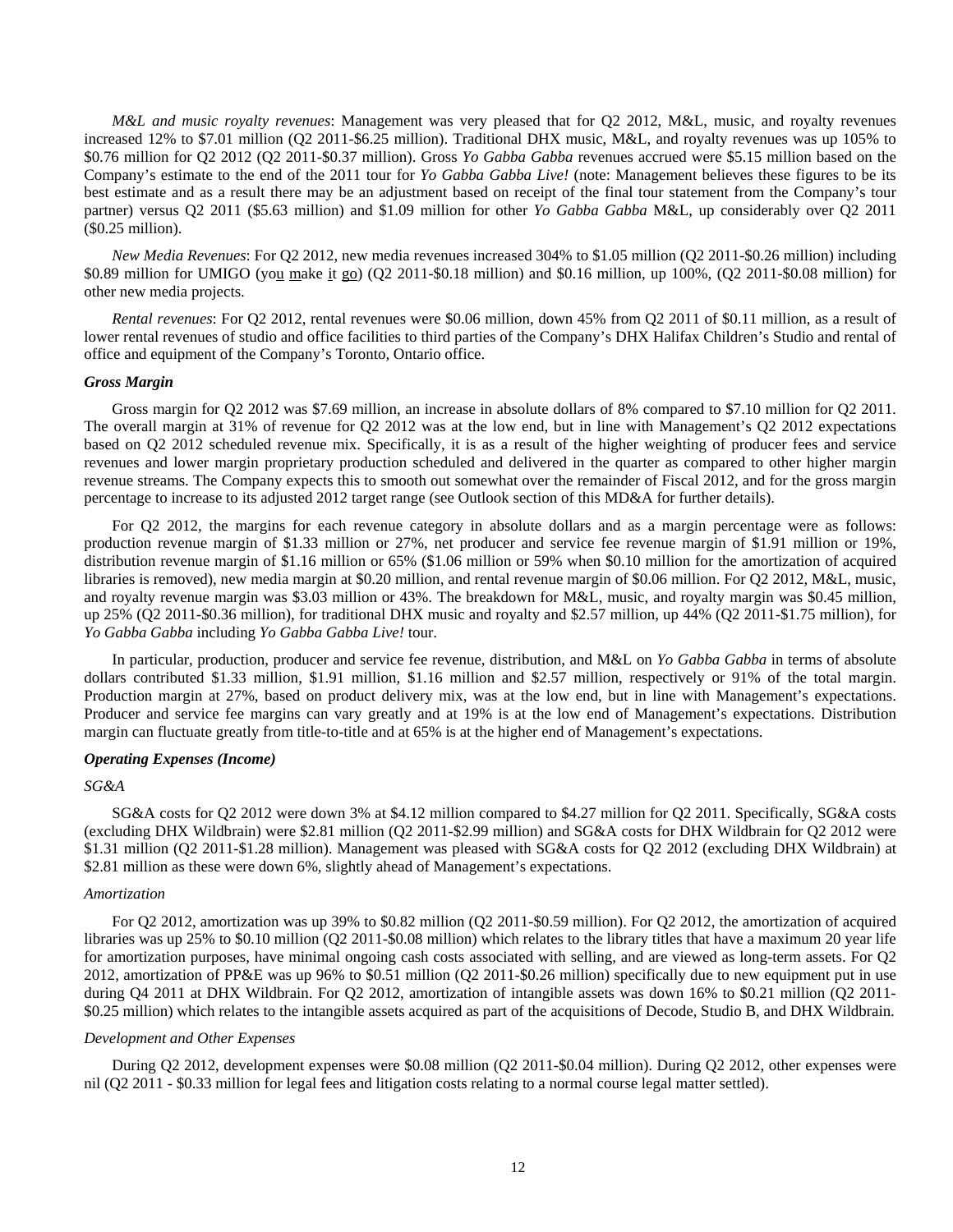#### *Impairment in Value of Certain Investment in Film and Television Programs*

During Q2 2012, the Company did not record an impairment in value of certain investments in film and television programs (Q2 2011-\$0.35 million).

#### *Share of Loss of Associates (Formerly Equity Income (Loss))*

For Q2 2012, the Company recorded its share of loss of associates of \$0.01 million for its investment in Tribal Nova (Q2 2011-\$0.08 million loss). For Q2 2012, the 0.01 million loss was made up of \$0.06 million in amortization of Tribal Nova intangibles offset by 0.05 million of income for the Company's share of Tribal Nova.

# *Finance Income and Expenses (Formerly Interest Income (Expense) and Foreign Exchange Gain (Loss))*

For Q2 2012, the Company recorded net finance expense of \$0.10 million versus \$0.14 million net finance expense for Q2 2011. Q2 2012 net finance expense consists of \$0.02 million for finance costs on long-term debt and capital leases and \$0.03 million for finance and bank charges (Q2 2011-\$0.01 million and \$0.01 million respectively), foreign exchange loss of \$0.11 million (Q2 2011-\$0.16 million foreign exchange loss), and offset by finance income of \$0.06 million (Q2 2011-\$0.04 million). The foreign exchange loss was due to fluctuations of the Canadian dollar against the USD, GBP, and Euro since September 30, 2011 and the breakdown for Q2 2012 was as follows: \$0.13 million for realized foreign exchange gain (Q2 2011-\$0.05 million foreign exchange loss) on revenue and expense items translated at average rates for the period and \$0.24 million in non-cash unrealized foreign exchange loss (Q2 2011-\$0.11 million unrealized foreign exchange loss) for balance sheet translations at the exchange rates in effect at each balance sheet date.

#### *EBITDA*

For Q2 2012, EBITDA was \$3.64 million, up \$0.72 million or 25% over \$2.92 million for Q2 2011. For Q2 2012, this increase was due to the increase in gross margin dollars of \$0.58 million and a decrease in SG&A of \$0.14 million.

#### *Income Taxes*

Income tax expense for Q2 2012 was \$0.72 million (Q2 2011-\$0.45 million) made up of \$0.02 million expense (Q2 2011- \$0.01 million) for large corporation taxes, \$0.56 million (Q2 2011-\$0.56 million) for current income taxes, and future income tax expense of \$0.14 million (Q2 2011-\$0.12 million recovery).

#### *Net Income and Comprehensive Income*

Net income for Q2 2012 was \$1.83 million, compared to \$0.85 million for Q2 2011, or an increase of \$0.98 million in absolute dollars or 115%. For Q2 2012, the overall change of \$0.98 million was due to changes over Q2 2011 of the following amounts: a gross margin increase of \$0.58 million, a \$0.10 million decrease in net finance and other expenses, and a decrease in other expenses (income) of \$0.57 million, offset by a \$0.27 million increase in the provision for income taxes.

Comprehensive income for Q2 2012 was \$1.54 million, compared to \$0.37 million for Q2 2011, or an increase of \$1.17 million in absolute dollars, made up of an increase in cumulative translation adjustments of \$0.13 million, an increase in fair value of available-for-sale investments of \$0.06 million, and an increase in net income of \$0.98 million.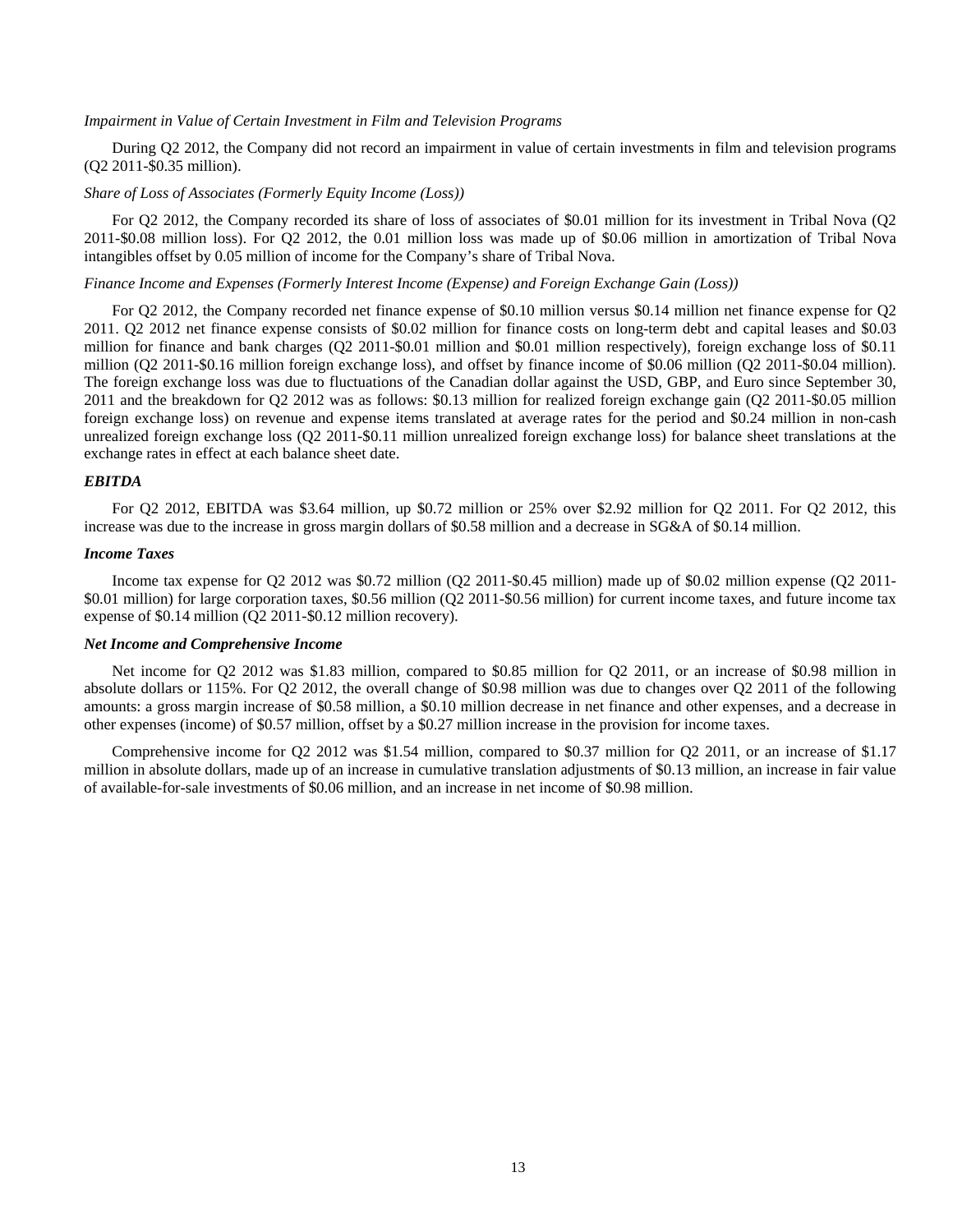| <b>Liquidity and Capital Resources</b>       |                                                | December 31.<br>2011<br><b>IFRS</b>                 | <b>June 30.</b><br>2011<br><b>IFRS</b>       | July 1,<br>2011<br>\$<br><b>IFRS</b>         |
|----------------------------------------------|------------------------------------------------|-----------------------------------------------------|----------------------------------------------|----------------------------------------------|
|                                              |                                                | (Amounts in Thousands, Except Balance Sheet Ratios) |                                              |                                              |
| <b>Key Balance Sheet Amounts and Ratios:</b> |                                                |                                                     |                                              |                                              |
|                                              |                                                | 22,598                                              | 25.585                                       | 23.374                                       |
|                                              |                                                | 27,267                                              | 27.481                                       | 25.051                                       |
|                                              |                                                | 57.615                                              | 57.919                                       | 58,265                                       |
|                                              |                                                | 6.700                                               | 4.144                                        | 3.137                                        |
|                                              |                                                | 1.87                                                | 1.92                                         | 2.05                                         |
|                                              | <b>Three Months Ended</b><br>December 31, 2011 | <b>Three Months Ended</b><br>December 31, 2010      | <b>Six Months Ended</b><br>December 31, 2011 | <b>Six Months Ended</b><br>December 31, 2010 |
|                                              | \$                                             | \$                                                  | \$                                           | \$                                           |
|                                              | <b>IFRS</b>                                    | <b>IFRS</b>                                         | <b>IFRS</b>                                  | <b>IFRS</b>                                  |
| Cash Inflows (Outflows) by Activity:         |                                                |                                                     |                                              |                                              |
|                                              | 4.311                                          | 318                                                 | 6.290                                        | 1.813                                        |
|                                              | 3.631                                          | (249)                                               | (225)                                        | (12,615)                                     |
|                                              | (5,907)                                        | 3,720                                               | (8.296)                                      | 9,326                                        |
|                                              | 2,035                                          | 3,789                                               | (2,231)                                      | (1,476)                                      |
| Adjusted Operating Activities <sup>2</sup>   | 3,759                                          | 3,736                                               | 2,988                                        | 5,601                                        |

(1) Working capital ratio is current assets divided by current liabilities (see the interim unaudited consolidated financial statements for the three and six months ended December 31, 2011 for new IFRS accumulation of current assets and current liabilities).

(2) For the three and six months ended December 31, 2011 Adjusted Operating Activities were an inflow of \$3,759 and\$ 2,988 (three and six months ended December 31, 2010 –\$3,736 and \$5,601) calculated as cash inflows from operating activities of \$4,311 and \$6,290 (for three and six months ended December 31, 2010-\$318 and \$1,813) adjusted by repayments of interim production financing of (\$552) and (\$3,302) (for three and six months ended December 31, 2010-\$3,418 and \$3,788 inflow). See "Use of Non-GAAP Financial Measures" section of this MD&A for a definition of Adjusted Operating Activities.

#### *Changes in Cash*

Cash at December 31, 2011 was \$17.29 million, as compared to \$15.26 million and \$19.52 million at September 30, 2011 and June 30, 2011 respectively. For the three month period ended December 31, 2011 the cash balance increased \$2.03 million when comparing it to the cash balance as at September 30, 2011.

For the six month period ended December 31, 2011 cash flows generated from operating activities were \$6.29 million. Cash flows from operating activities resulted from net income of \$2.15 million and adding back non-cash items of amortization of film and television programs, acquired library, PP&E, intangible assets, unrealized foreign exchange loss, share of loss of associates, impairment in value of certain investments in film and television programs, share-based compensation, deferred income tax provision, and net change in non-cash working capital balances related to operations of \$7.55 million, \$0.48 million, \$0.80 million, \$0.42 million, \$0.11 million, \$0.03 million, \$0.13 million, \$0.31 million, \$0.11 million, and \$6.18 million respectively. Cash flows used in operating activities were \$11.98 million for net investments in film and television.

For the six month period ended December 31, 2011 cash flows from financing activities were a use of cash of \$8.30 million. Cash flows used in financing activities resulted primarily from common shares repurchased and cancelled of \$6.06 million, repayment of bank indebtedness of \$2.68 million, a repayment of interim production financing of \$3.30 million, and repayments of long-term debt and obligations under capital leases of \$0.26 million. Cash flows provided by financing activities were \$4.00 million from proceeds from long-term debt.

For the six month period ended December 31, 2011 cash flows from investing activities were a use of cash of \$0.23 million. Cash flows used in investing activities were \$7.19 million for the acquisition of short-term investments and \$1.05 million for PP&E acquisitions. Cash flows generated in investing activities were \$8.01 million from proceeds on rollover of short term investments.

#### *Working Capital*

Working capital ("**Working Capital**") represents the Company's current assets less current liabilities. Working Capital decreased by \$0.30 million as at December 31, 2011 versus June 30, 2011.

Management was pleased with cash flow generated by Operating Activities of \$4.31 million and \$6.29 million for the three and six month periods ended December 31, 2011 respectively (2010- \$0.32 million and \$1.81 million). Adjusted Operating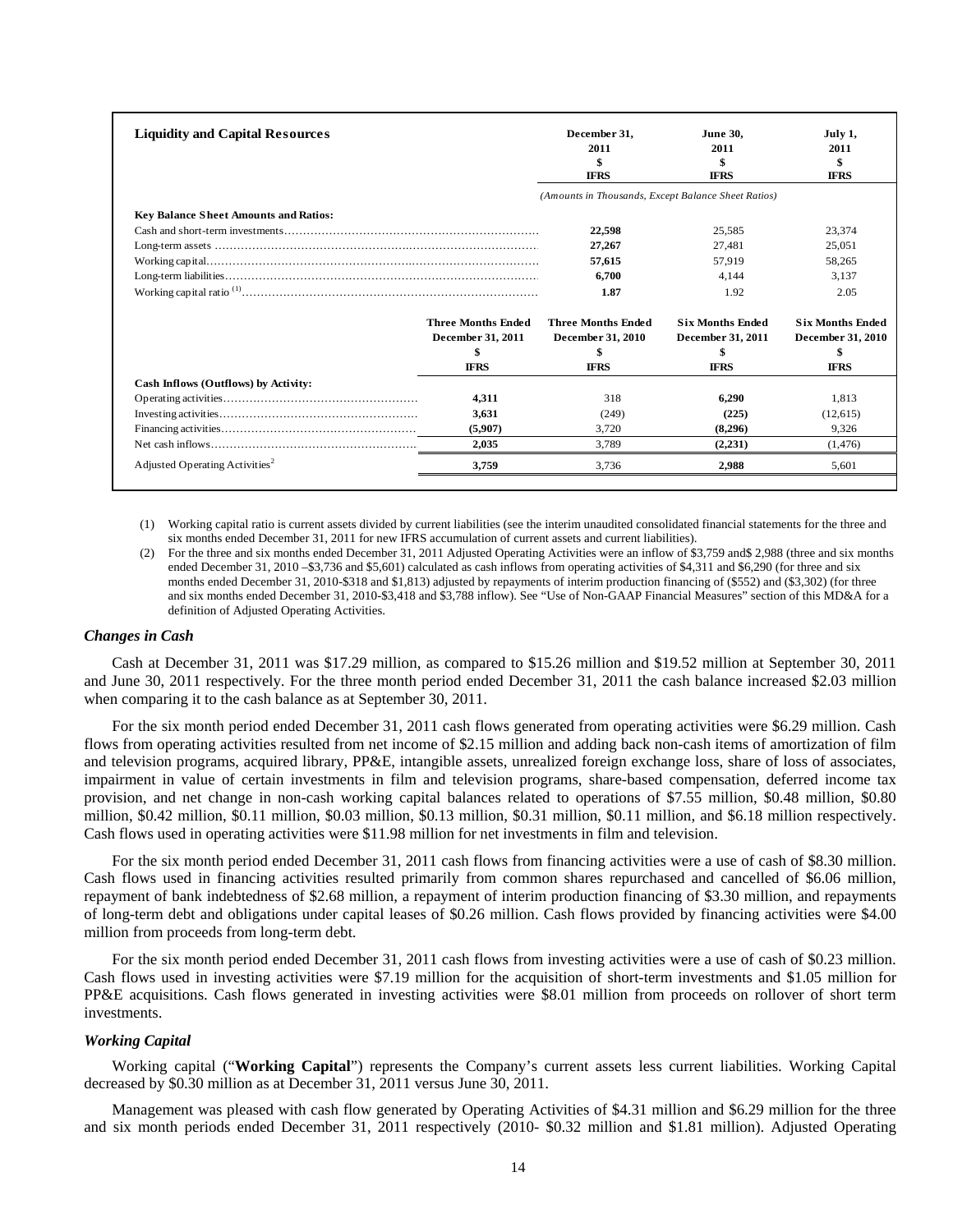Activities was an inflow of cash of \$3.76 million and \$2.99 million respectively for the three and six month periods ended December 31, 2011 (2010-\$3.74 million and \$5.60 million), as shown in Liquidity and Capital Resources Chart in this MD&A and defined in "Use of Non-GAAP Financial Measures" section of this MD&A. Along with EBITDA, cash flow from Operating Activities and Adjusted Operating Activities are the key metrics for Management in assessing operational performance.

Based on the Company's current revenue expectations for Fiscal 2012 and 2013, which are based on contracted and expected production, distribution, and other revenue, the Company believes cash generated from operations and existing resources will be sufficient to satisfy Working Capital needs for at least the next twelve months. Management believes the current Working Capital surplus totalling \$57.62 million is sufficient to execute its current business plan.

#### *Royal Bank Revolving Master Credit Facility*

As of December 31, 2011, the maximum amount of all the borrowing with the Royal Bank of Canada ("**RBC**") was \$55 million ("**RBC Master Agreement**"). The RBC Master agreement matures February 29, 2012. The Company is in discussions to renew the RBC Master Agreement and expects to announce an extension within the next quarter or sooner. As part of the RBC Master Agreement, bank indebtedness of \$2.52 million was outstanding at December 31, 2011 (June 30, 2011 - \$5.20 million) (the "**RBC Revolving Operating Credit Facility**"). The maximum amount of the RBC Revolving Operating Credit Facility for general working capital purposes is \$3.51 million.

The RBC Master Agreement, includes a term facility with a maximum amount of \$10,000 ("RBC Acquisition Facility") upon which \$4,000 was drawn at December 31, 2011 (June 30, 2011 - \$nil) to fund acceptable acquisitions as defined in the RBC Master Agreement. A general security agreement over all property of the Company has been pledged as security for the RBC Revolving Operating Credit and Acquisition Facility. The RBC Revolving Operating Facility bears interest at RBC prime plus 1.25%. The RBC Acquisition Facility bears interest at RBC prime plus 2.50%. The availability of the RBC Revolving Operating Credit and Acquisition Facility are subject to the Company maintaining interest and consolidated indebtedness coverage ratios and certain other covenants.

Also, as part of the RBC Master Agreement, the Company has a revolving production credit facility ("**The RBC Revolving Production Credit Facility**") with the Royal Bank with a maximum authorized amount of \$40.28 million as of December 31, 2011, against which only \$17.23 million was drawn. The maturity dates for the RBC Individual Approved Tranches vary, but the outside maturity date is December 2013. Please see note 14 of the unaudited interim financial statements for the three and six months ended December 31, 2011 and 2010 for further details.

#### *Capital Management*

The Company's objectives when managing capital are to provide an adequate return to shareholders, safeguard its assets, maintain a competitive cost structure and continue as a going concern in order to pursue the development, production, distribution, and licensing of its film and television properties. To maximize ongoing development and growth effort, the Company is not anticipating paying out dividends during the year ended June 30, 2012.

To facilitate the management of its capital structure, the Company prepares annual expenditure operating budgets that are updated as necessary depending on various factors, including industry conditions and operating cash flow. The annual and updated budgets are reviewed by the board of directors.

The Company monitors capital using a number of financial ratios, specifically for the RBC Master Credit Facility, including but not limited to:

- Funded Debt Ratio, defined as funded debt (the total of all obligations for borrowed money which bear interest or imputed interest (not including interim production financing), all capital lease obligations, and any contingent liabilities) ("**Funded Debt**") to consolidated EBITDA; and
- The Fixed Charge Ratio, defined as adjusted consolidated EBITDA (consolidated EBITDA less cash income taxes and unfunded capital expenditures) to fixed charges (consolidated interest expense, scheduled principal payments on Funded Debt, and Company distributions).

The following table illustrates the financial ratios calculated on a rolling twelve-month basis as at:

|                           | <b>Measure</b> | December 31, | <b>June 30.</b> |
|---------------------------|----------------|--------------|-----------------|
|                           | targets        | 2011         | 2011            |
| Funded Debt Ratio         | < 3.0x         | 1.3x         | 1.3x            |
| <b>Fixed Charge Ratio</b> | >1.25x         | 2.04x        | 6.22x           |

The Company has been in compliance with these and all previous ratios since the inception of the RBC Master Credit Facility.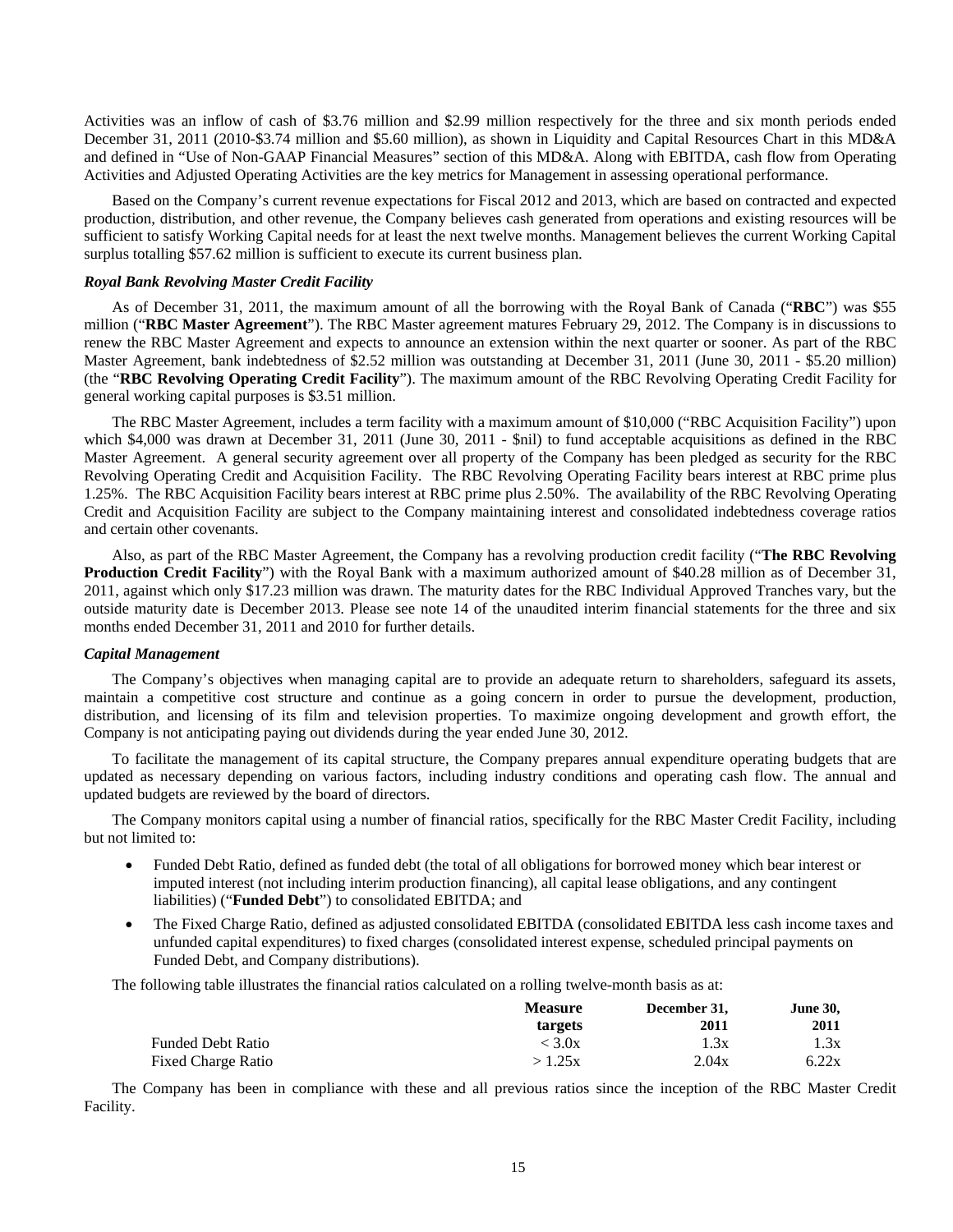#### **Contractual Obligations**

| As of December 31, 2011                                         |              |             |                             |                             |                      |
|-----------------------------------------------------------------|--------------|-------------|-----------------------------|-----------------------------|----------------------|
| <b>Payments Due by Period</b><br>(All amounts are in thousands) | <b>Total</b> | Fiscal 2012 | <b>Fiscal 2013-</b><br>2014 | <b>Fiscal 2015-</b><br>2016 | After Fiscal<br>2017 |
|                                                                 |              |             |                             |                             |                      |
|                                                                 | 2.518        | 2,518       |                             |                             |                      |
|                                                                 | 1.908        | 507         | 1.401                       | $\overline{\phantom{a}}$    |                      |
| Long-term debt payments (principal and interest) $(3)$          | 6.767        | 930         | 3.507                       | 1.253                       | 1.077                |
|                                                                 | 6,170        | 961         | 2.655                       | 1.093                       | 1.461                |
|                                                                 | 17.363       | 4.916       | 7.563                       | 2.346                       | 2.538                |
|                                                                 |              |             |                             |                             |                      |

(1) RBC Revolving Operating Credit Facility with a maximum amount of \$3.51 million bearing implied interest at bank prime plus 1.25%. See note 14 to the unaudited interim consolidated financial statements for the three and six months ended December 30, 2011 for details.

(2) Pursuant to capital leases for video editing, leaseholds, and other office and production equipment, the obligations bear implied interest ranging from 4.0% to 9.8% and mature from February 2013 to October 2013. Principal balances are included in note 14 to the unaudited interim financial statements for the three and six month periods ended December 31, 2011.

(3) See note 14 to the unaudited interim consolidated financial statements for the three and six month periods ended December 31, 2011 for details.

(4) Pursuant to operating leases. See note 20 to the unaudited interim consolidated financial statements for the three and six month periods ended December 31, 2011 for details.

#### **Outlook**

The Company's December 31, 2011 balance sheet remains strong with over \$22.5 million in cash and short-term investments on hand, against approximately \$2.5 million of bank indebtedness. With its remaining net cash (approximately \$20.0 million) on hand and RBC Acquisition Facility (\$6.0 million of availability), the Company is also seeking acquisition targets to complement its core strengths. Possible opportunities would include additional licensing expertise, additional production capacity and film and television libraries with a proven track record of positive cash flows.

Management continues to focus on its core strengths of developing, producing, distributing, and licensing the best possible quality Children's and Family programs with goals of increasing cash flows from operations and profitability through existing production and distribution streams and emerging music and M&L opportunities, specifically its new initiatives in licensing relating to *Yo Gabba Gabba* and *Rastamouse*. As stated in the 2011 Annual MD&A, the Company is committed to growing its content library by its previously stated goal of 5-10% organically and through acquisitions of third party titles.

With combined production revenue (proprietary and producer and service fee) in excess of \$25.3 million for Six Months 2012, the Company is well on its way to achieving its 2012 targets (see pages 17-18 of the 2011 Annual MD&A for full 2012 Company targets). For the remainder of Fiscal 2012, DHX's target for the category of production revenue (proprietary and producer and service fee) is \$12.5-\$20.0 million. The Company's preferred target mix of production revenue is 60/40 proprietary to service. As stated in the 2011 Annual MD&A, Management's target mix for the first half of Fiscal 2012 was 30/70 (or perhaps 35/65) proprietary to service. For Six Months 2012, this mix was 36/64, slightly ahead of expectations. The Company expects that for the back half of Fiscal 2012 this mix will likely be 35/65 proprietary to service. By the end of Fiscal 2013, the Company expects to achieve its 60/40 proprietary to service preferred target mix.

In addition to the 19 half-hours added for Six Months 2012 for IP rights on third party produced titles, for the remainder of Fiscal 2012 the Company expects to add 26 half-hours (note: currently over 50 half-hours contracted to be added over the next 2 years) for third party produced titles where the Company has significant IP rights. These include, among other titles, the hit series *Rastamouse* out of the UK and *How to be Indie* out of Canada.

For Fiscal 2012, Management is holding its distribution revenues target to be generally in line with Fiscal 2011 in the range of \$7.0-\$9.0 million (Six Months 2012-\$3.17 million). The Company will continue to seek third party titles to add to proprietary inventory levels.

For Fiscal 2012, the Company is holding its targets at \$1.25-\$2.0 million for the category of traditional DHX music and royalty revenue; \$10-\$13 million for licensing on *Yo Gabba Gabba* including *Yo Gabba Gabba Live!*; and \$0.5-\$1.0 million for licensing revenue on other and emerging properties. For Fiscal 2012, the Company is also holding its target at \$4.0-\$6.0 million for new media revenue including the property UMIGO and \$0.3-\$0.5 million for rental revenue.

For Fiscal 2012, based on the adoption of IFRS and specifically changes to consolidation (See note 4 – "Transition to IFRS" of the interim unaudited consolidated financial statements for the three and six months ended December 31, 2011 for all IFRS transition details), consistent with Q1 2012, Management has adjusted its expectations range for its overall gross margin to between 33-40% of overall revenue (down slightly from 35-42% reported in the 2011 Annual MD&A under CGAAP).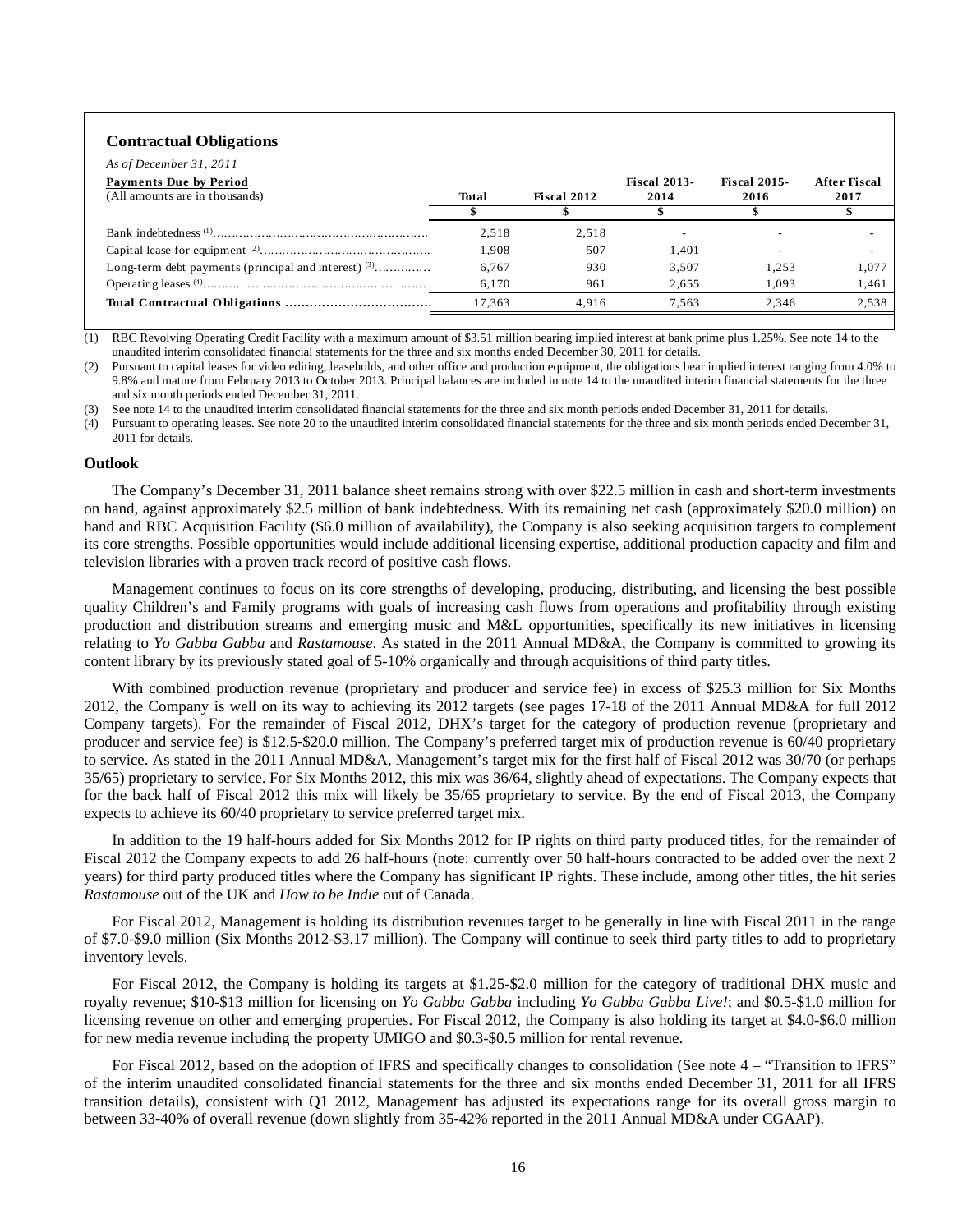For the remainder of Fiscal 2012, Management continues to target additional SG&A reductions of 5% as compared to the last six months of Fiscal 2011 SG&A.

The Company is holding its targets for Fiscal 2012 for the following: amortization of PP&E and intangibles when considered together, share-based compensation, finance expense, and finance income are expected to be in the following ranges respectively: \$2.0-\$2.4 million, \$0.5-\$0.75 million, \$0.2-\$0.3 million, and \$0.2-\$0.5 million. The Company is lowering slightly its targets for amortization of acquired library and development expense, and share of loss of associates to \$1.4-\$1.8 million and \$0.1-\$0.2 million respectively.

#### **Wildbrain Acquisition**

On September 14, 2010, the Company acquired all the outstanding shares in W!ldbrain Entertainment Inc. ("**DHX Wildbrain**"), a privately owned company, based in Los Angeles California, for \$8.45 million. DHX Wildbrain operates an animation studio in Los Angeles and is the co-owner of acclaimed children's television series and live touring show *Yo Gabba Gabba!*. Further consideration is payable in USD as an earn out payment calculated as 50% of cash receipts from the *Yo Gabba Gabba!* property over \$10.50-11.50 million (the ultimate threshold amount within the range of \$10.50-11.50 million of cash receipts will be determined based on a minimum of \$10.00 million in cash receipts plus, once achieved, \$0.50 million per year in operating expenses) for a period of 36 months from closing (see note 6 of the unaudited interim financial statements for the three and six months ended December 31, 2011 and 2010 for further details).

# **Normal Course Issuer Bid**

During the three and six months ended December 31, 2011, as part of the Company's previously announced normal course issuer bid, 729,000 and 1,335,500 common shares were repurchased and cancelled for \$0.54 million and \$1.05 million respectively (year ended June 30, 2011 – 51,000 common shares for \$0.04 million).

#### **Substantial Issuer Bid**

On December 30, 2011, as part of the Company's previously announced substantial course issuer bid, 7,142,857 common shares were repurchased and cancelled for \$5.12 million cash including \$0.12 million in costs (year-ended June 30, 2011 – nil).

#### **Seasonality**

Results of operations for any period are dependent on the number and timing of film and television programs delivered, which cannot be predicted with certainty. Consequently, the Company's results from operations may fluctuate materially from period-to-period and the results of any one period are not necessarily indicative of results for future periods. Cash flows may also fluctuate and are not necessarily closely correlated with revenue recognition. During the initial broadcast of the rights the Company is somewhat reliant on the broadcaster's budget and financing cycles and at times the license period gets delayed and commences at a later date than originally projected.

The Company's film and television revenues vary significantly from quarter to quarter driven by contracted deliveries with the primary broadcasters. Although with the Company's recent diversification of its revenue mix, particularly in the strengthening of the distribution revenue stream, some of the quarterly unevenness is improving slightly and becoming more predictable. Distribution revenues are contract and demand driven and can fluctuate significantly from period-to-period.

#### **Critical Accounting Estimates**

The preparation of the financial statements in conformity with IFRS requires Management to make estimates, judgements, and assumptions that Management believes are reasonable based upon the information available. These estimates, judgements, and assumptions affect the reported amounts of assets and liabilities and disclosure of contingent assets and liabilities at the date of the financial statements and the reported amounts of revenues and expenses during the reporting period. Actual results can differ from those estimates (refer to page 2 of this MD&A for more information regarding forward-looking information). The following is a discussion of accounting policies that require significant Management judgements and estimates. For a discussion of all of the Company's accounting policies, including the items outlined below, refer to note 1 of the audited consolidated financial statements for the years ended June 30, 2011 and 2010 and note 3 of the unaudited interim consolidated financial statements for the three and six months ended December 31, 2011 on www.sedar.com or DHX's website at www.dhxmedia.com. The following updates are provided for those areas that contain critical accounting estimates utilized in the preparation of DHX's unaudited interim consolidated financial statements that have changed as a result of DHX adopting IFRS on July 1, 2011.

#### • *Share-based compensation*

Share-based compensation expense is determined based on the estimated grant date fair value of stock option awards using the Black-Sholes option pricing model, which takes into account the exercise prices, the current price of the underlying stock, the expected life of the option, the expected volatility of the stock, and the expected forfeitures of options granted.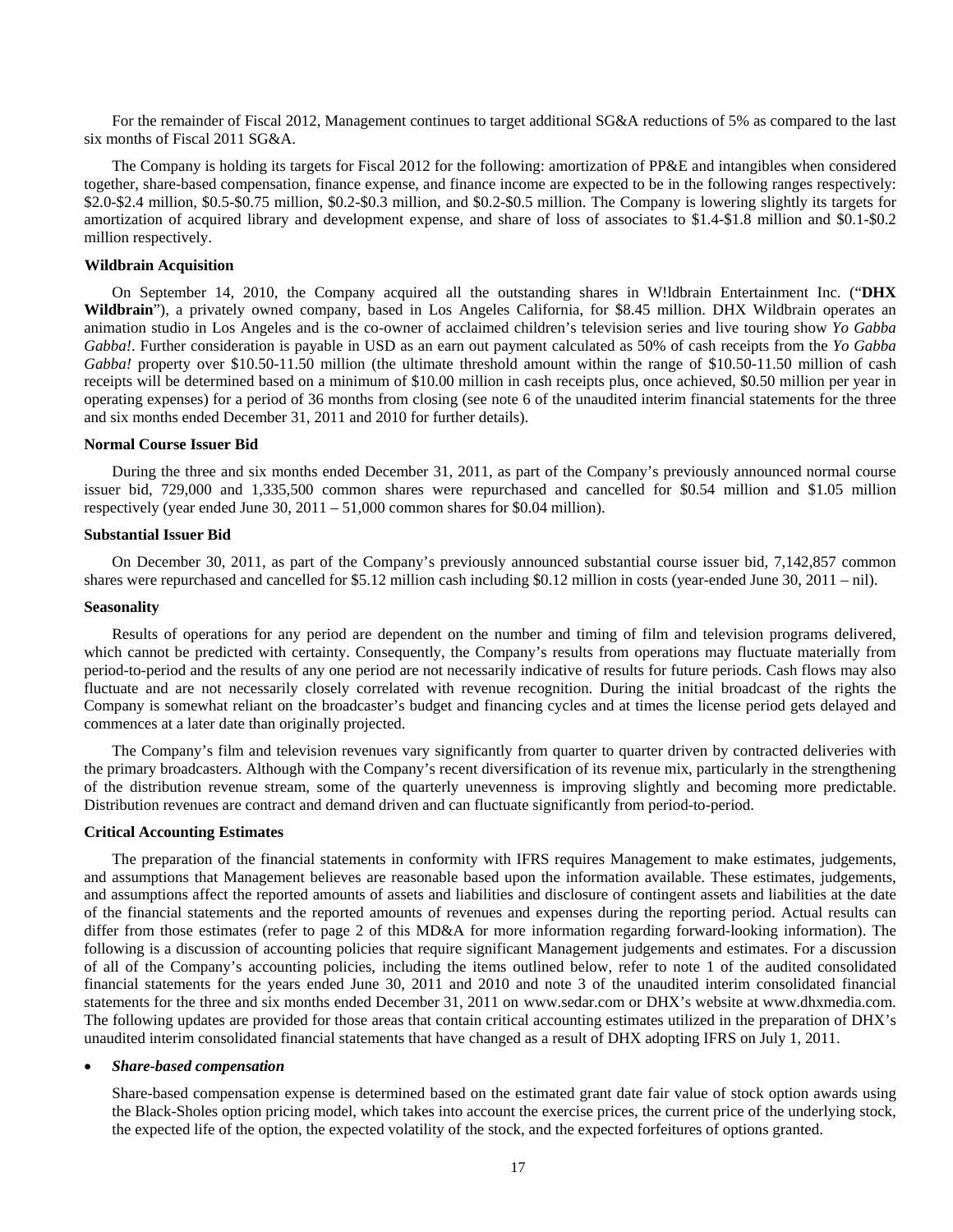#### • *Income taxes and deferred income taxes*

Deferred tax assets and liabilities require Management's judgement in determining the amounts to be recognized. In particular, judgement is used when assessing the extent to which deferred tax assets should be recognized with respect to the timing of deferred taxable income.

The current income tax provision for the year is determined according to complex tax laws and regulations. Where the effect of these laws and regulations is unclear, estimates are used in determining the provision for current income taxes which are recognized in the consolidated financial statements. The Company considers the estimates, assumptions, and judgements to be reasonable but this can involve complex issues which may take an extended period to resolve. The final determination of prior years' tax provisions could be different from the estimates reflected in the financial statements.

#### • *Impairment of investment in associates and long-term investment*

In order to assess impairment, the fair value of the Company's investments in associates and held-to-maturity investments are determined using valuation techniques, as there are no published price quotations. The Company has used an earnings approach to value these investments based on earnings multiples for recent transactions involving similar businesses.

# • *Impairment of financial assets*

At each reporting date, the Company assesses whether there is objective evidence that a financial asset is impaired. If such evidence exists, the Company recognizes an impairment loss, as follows:

- Financial assets carried at amortized cost: The loss is the difference between the amortized cost of the loan or receivable and the present value of the estimated future cash flows, discounted using the instrument's original effective interest rate. The carrying amount of the asset is reduced by this amount either directly or indirectly through the use of an allowance account.
- Available-for-sale financial assets: The impairment loss is the difference between the original cost of the asset and its fair value at the measurement date, less any impairment losses previously recognized in the statement of income. This amount represents the cumulative loss in accumulated other comprehensive income that is reclassified to net income.

Impairment losses on financial assets carried at amortized cost are reversed in subsequent periods if the amount of the loss decreases and the decrease can be related objectively to an event occurring after the impairment was recognized. Impairment losses on available-for sale financial assets are not reversed.

#### **Future Accounting Standard Changes**

The IASB has issued IFRS 10, 11, 12, and 13 effective for annual periods beginning on or after January 1, 2013. The IASB has also issued IFRS 9 effective for annual periods beginning on or after January 1, 2015, with early adoption permitted. IFRS 9 introduces new classification and measurement requirements for financial instruments. IFRS 10 defines the principles of control and establishes the basis of when and how an entity should be included within a set of consolidated financial statements. IFRS 11, *Joint Ventures* – establishes principles to determine the type of joint arrangement and guidance for financial reporting activities required by the entities that have an interest in arrangements which are controlled jointly. IFRS 12, *Disclosure of Interests in Other Entities* – requires extensive disclosures relating to a company's interest in subsidiaries, joint arrangements, associates, and unconsolidated structured entities. IFRS 13, *Fair Value Measurement* – defines fair value, provides guidance in a single framework for measuring fair value and identifies the required disclosures pertaining to fair value measurement. DHX continues to assess the impact of IFRS 9, 10, 11, 12, and 13 on its consolidated statement of operations and financial position.

# **Accounting Policies and Transition to IFRS**

The significant accounting policies of DHX are described in note 3 to the December 31, 2011 unaudited interim consolidated financial statements for the three and six months ended December 31, 2011 of DHX.

#### *Transition to IFRS*

Effective July 1, 2011 and as further described in the Company's unaudited interim consolidated financial statements and notes for Q1 2012, DHX began reporting its financial results in accordance with IFRS.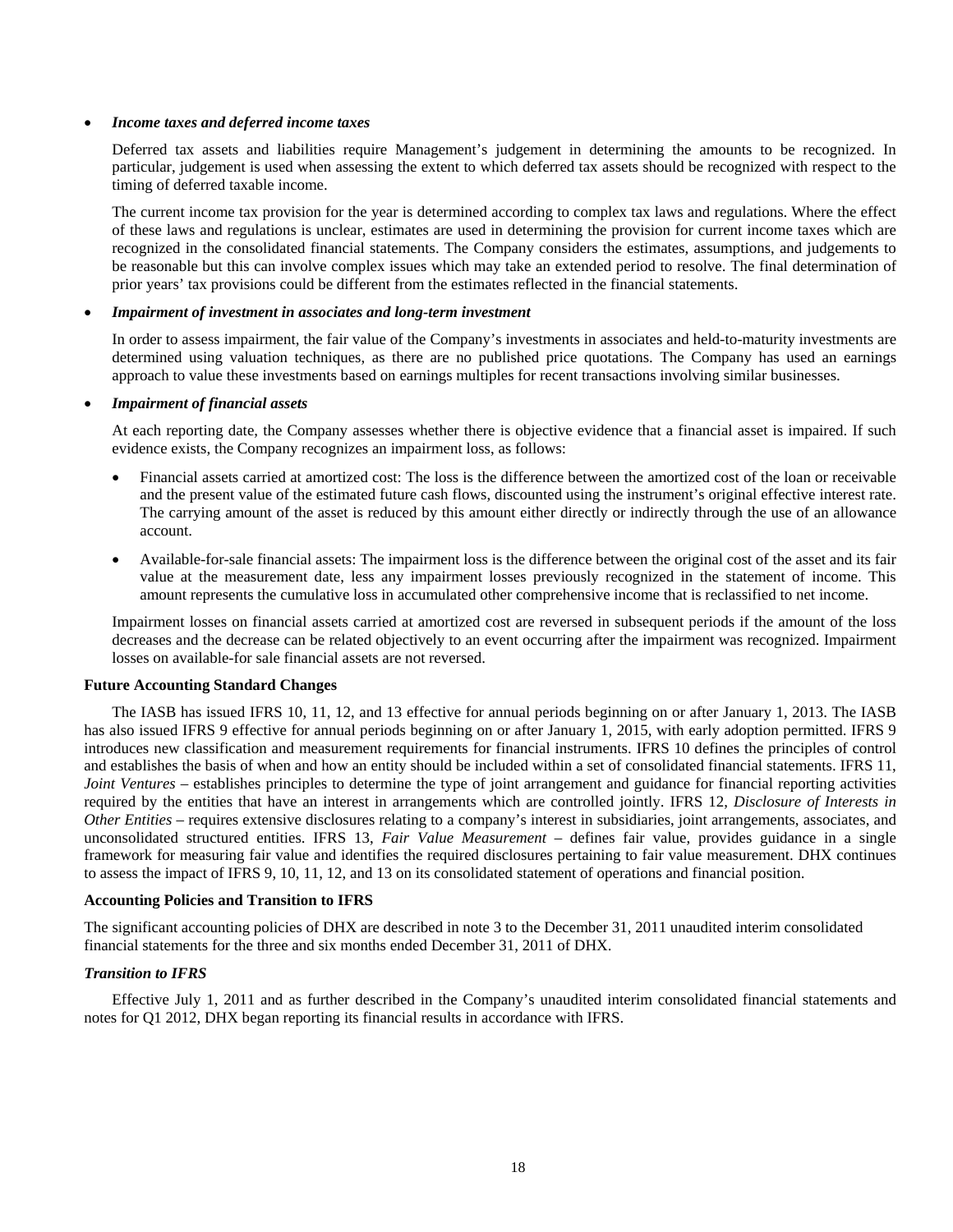| Fiscal 2011                                  |              |       |             |  |
|----------------------------------------------|--------------|-------|-------------|--|
| (unaudited)                                  | <b>CGAAP</b> | Adj.  | <b>IFRS</b> |  |
| (expressed in thousands of Canadian dollars) | \$           | \$    | \$          |  |
|                                              |              |       |             |  |
| Revenue                                      | 54,676       | 733   | 55,409      |  |
| Direct production costs and amortization     | 32,409       | 728   | 33,137      |  |
| Gross margin $1$                             | 22,267       | 5     | 22,272      |  |
| Other expenses (income)                      | 20,097       | 442   | 20,539      |  |
|                                              |              |       |             |  |
| Income before income taxes                   | 2,170        | (437) | 1,733       |  |
| Income taxes                                 | 457          | (143) | 314         |  |
| Net income                                   | 1,713        | (294) | 1,419       |  |
| Comprehensive income                         | 1,713        | (764) | 949         |  |
| Performance indicators                       |              |       |             |  |
| EBITDA <sup>1</sup>                          | 7,346        | (160) | 7,186       |  |
| Cash flow from:                              |              |       |             |  |
| Operating activities                         | 11,890       | 3,419 | 15,309      |  |
| Adjusted operating activities <sup>1</sup>   | 8,393        | (476) | 7,917       |  |

**The following table summarizes DHX's key metrics for the year ended June 30, 2011 under IFRS, versus those previously reported under CGAAP:** 

<sup>1</sup>Certain of the comparative Non-GAAP Financial Measures ("NGFM") are adjusted for all necessary adjustments, consisting of normal recurring adjustments and any changes in the current definition of NGFM (see "Use of Non-GAAP Financial Measures" section of this MD&A for further details).

The key impacts of IFRS on certain key metrics are as follows:

# **a) Revenue and direct production costs and amortization**

For the year ended June 30, 2011, revenues increased by \$733, direct production costs and amortization and increased by \$728 as a result of certain subsidiaries which were considered variable interest entities under Canadian GAAP and were not subject to full consolidation and were reported in the financial statements under the equity method. These subsidiaries have been fully consolidated for IFRS purposes.

# **b) Other expenses (income)**

For the year ended June 30, 2011, other expenses increased by \$442 as a result of a number of IFRS adjustments as follows:

- First, in accordance with IFRS transitional provisions, the Company elected to apply IFRS 3 Business Combination prospectively to business combinations occurring after its transition date. Under IFRS transaction costs associated with the Wildbrain acquisition and other deferred acquisition costs must be expensed, resulting in an increase in other expenses of \$470 for the year ended June 30, 2011.
- Second, under IFRS, the Company expenses the estimated fair value of stock options over the vesting period using the graded vesting method of amortization. As a result, other expenses decreased by \$39, for the year ended June 30, 2011.
- Thirdly, under IFRS, unrealized gains and losses on the Company's short-term investments, classified as available-for-sale investments, are included in other comprehensive income, rather than in net income, resulting in an increase in other expenses of \$6 for the year ended June 30, 2011.
- Finally and as noted above, the full consolidation of certain entities previously reported in the financial statements using the equity method resulting in an increase in other expense of \$5 for the year ended June 30, 2011.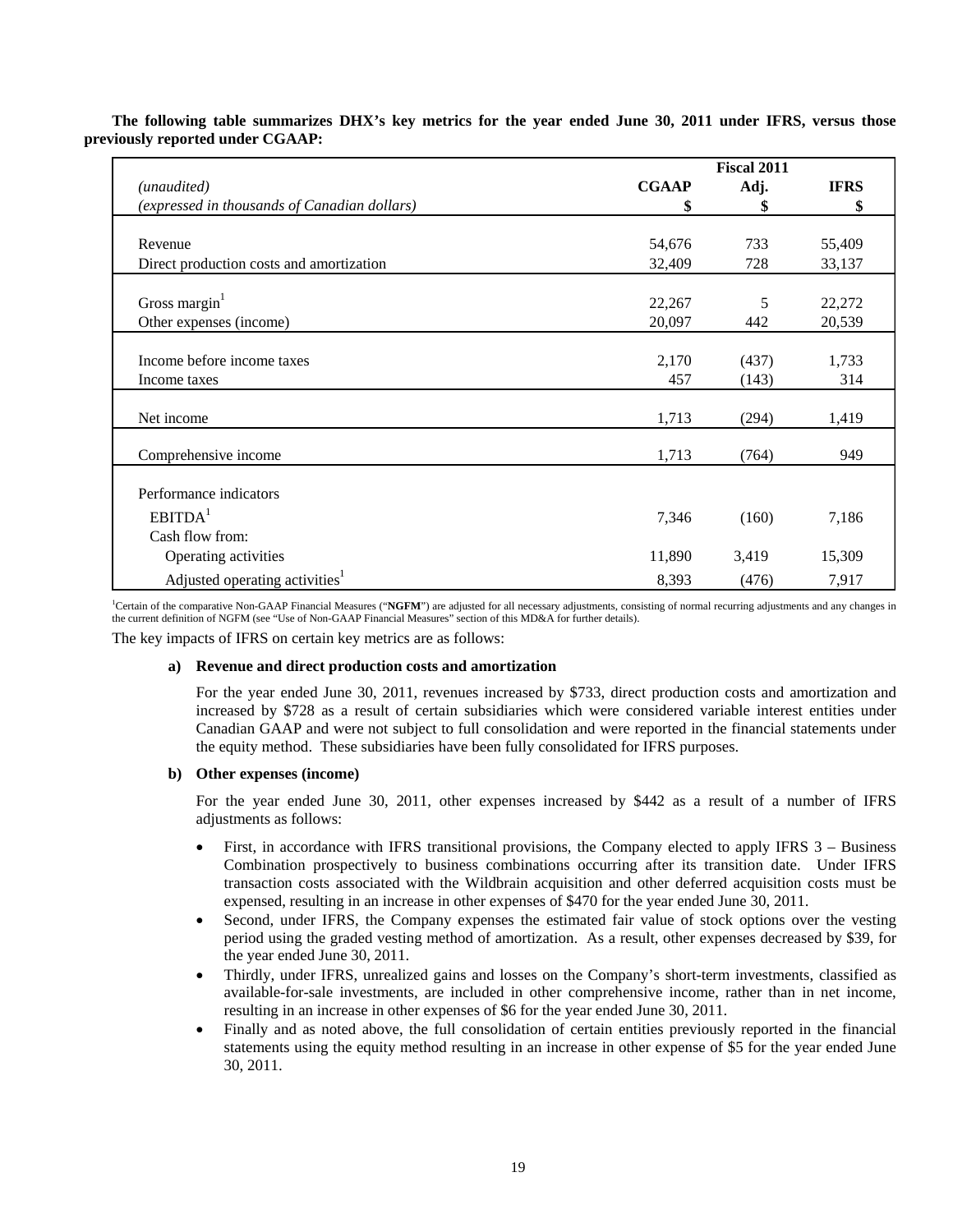#### **c) Income taxes**

Deferred income taxes were adjusted to give effect to the above noted adjustments, resulting in an increase in deferred income taxes recovered for the year ended June 30, 2011 of \$143.

#### **d) Net income and comprehensive income**

The changes noted above result in a decrease in net income of \$294 for the year ended June 30, 2011.

Additionally, there were two changes to comprehensive income:

Under Canadian GAAP, the Company used the temporal method of foreign exchange translation for its integrated wholly owned subsidiary, Wildbrain. Under the temporal method, non-monetary assets were converted to the presentation currency using historical foreign exchange rates and the resulting difference between the translation of the balance sheet and income statement was recorded in income statement. Under IFRS, the temporal method is not recognized and the translation methodology used to translate the financial statements of entities with presentation currencies other than Canadian dollars is driven by the determination of the functional currency in each entity in the group. Because the functional currency of Wildbrain has been determined to be the US dollar, the Company translated the assets and liabilities of Wildbrain at the exchange rate in effect at each balance sheet date. As a result, comprehensive income decreased by \$476.

Secondly, as noted above, under IFRS, unrealized gains and losses on the Company's short-term investments, classified as available-for-sale investments, are included in other comprehensive, resulting in the reclassification of unrealized gains on available-for-sale investments from other expenses to comprehensive income. As a result, comprehensive income increased by \$7.

# **e) EBITDA**

While the transition to IFRS resulted in multiple changes to the statement of income, the net impact on EBITDA was a decrease of \$160 for the year ended June 30, 2011, representing the above-mentioned expensing of transaction costs associated with Wildbrain acquisition.

### **f) Cash flows from operating activities and cash flow from adjusting operating activities**

For the year ended June 30, 2011, cash flows from operating activities increased by \$3,419 and cash flows from adjusted operating activities decreased by \$476 as a result of the transition to IFRS. Both the increase in cash flows from operating activities and the decrease in cash flows from adjusting operating activities were primarily a result of the full consolidation of certain entities previously reported in the financial statements using the equity method.

|                                      | <b>June 30,</b><br>2011<br>\$ | July 1,<br>2010<br>\$ |
|--------------------------------------|-------------------------------|-----------------------|
| $Equity - CGAAP$                     | 82,059                        | 80,179                |
| IFRS adjustments increase (decrease) |                               |                       |
| Business combinations                | (470)                         |                       |
| Cumulative translation adjustment    | (476)                         |                       |
| Deferred income taxes                | 143                           |                       |
| Equity - IFRS                        | 81,256                        | 80,179                |

# **The following is a summary of transition adjustments to the Company's shareholders' equity from Canadian GAAP to IFRS:**

The following represent the key changes to equity as a result of the transition to IFRS:

#### **a) Business combinations and deferred acquisition costs.**

In accordance with IFRS transitional provisions, the Company elected to apply IFRS 3 – Business Combination prospectively to business combinations occurring after its transition date. The Company's acquisition of Wildbrain was accounted for using the purchase method under Canadian GAAP and IFRS, and under Canadian GAAP the Company had deferred acquisition costs related to potential acquisitions under consideration. Under IFRS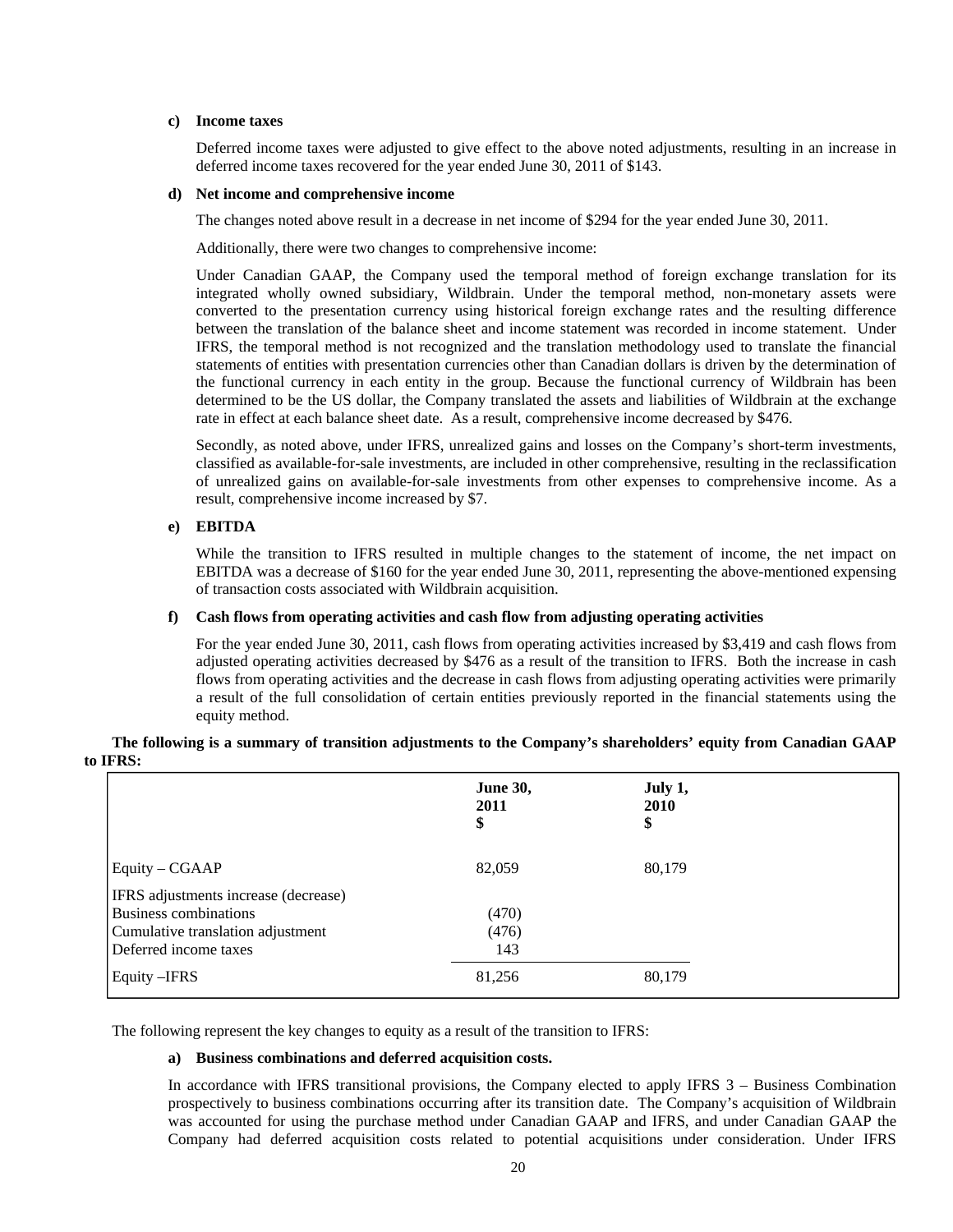transaction costs associated with the Wildbrain acquisition and other deferred acquisition costs must be expensed, resulting in a decrease in equity of \$470 and nil as at June 30, 2011 and July 1, 2010, respectively.

# **b) Change in foreign exchange translation methodology**

Under Canadian GAAP, the Company used the temporal method of foreign exchange translation for its integrated wholly owned subsidiary, Wildbrain. Under the temporal method, non-monetary assets were converted to the presentation currency using historical foreign exchange rates and the resulting difference between the translation of the balance sheet and income statement was recorded in income statement.

Under IFRS, the temporal method is not recognized and the translation methodology used to translate the financial statements of entities with presentation currencies other than Canadian dollars is driven by the determination of the functional currency in each entity in the group. Because the functional currency of Wildbrain has been determined to be the US dollar, the Company translated the assets and liabilities of Wildbrain at the exchange rate in effect at each balance sheet date. As a result, equity decreased by \$476 and nil as at June 30, 2011 and July 1, 2010, respectively.

# **c) Deferred taxes**

Deferred income taxes were adjusted to give effect to the above noted adjustments, resulting in an increase in equity of \$143 and nil as at June 30, 2011 and July 1, 2010, respectively.

# **The table below provides the 2011 quarterly and full year consolidated statement of income under IFRS:**

| Q1 2011 | O <sub>2</sub> 2011 | Q3 2011       | Q4 2011      | Fiscal 2011             |
|---------|---------------------|---------------|--------------|-------------------------|
|         |                     |               |              |                         |
|         |                     |               |              |                         |
| 12,227  | 19,381              | 12,283        | 11,518       | 55,409                  |
|         |                     |               |              | 33,137                  |
|         |                     |               |              |                         |
| 4,917   | 7,103               | 5,512         |              | 22,272                  |
|         |                     |               |              |                         |
|         |                     |               |              |                         |
| 260     | 79                  | 107           | 165          | 611                     |
| 506     | 512                 | 527           | 590          | 2,135                   |
| 68      | 368                 | 408           | 342          | 1,186                   |
| 100     | 350                 |               |              | 450                     |
| 3,423   | 4,262               | 4,132         | 3,758        | 15,575                  |
| 71      | 83                  | 111           | 68           | 333                     |
| (153)   | 143                 | (72)          | 331          | 249                     |
|         |                     |               |              |                         |
| 642     | 1,306               | 299           | (514)        | 1,733                   |
| 213     | 452                 | 62            | (413)        | 314                     |
|         |                     |               |              | 1,419                   |
|         | 7,310<br>429        | 12,278<br>854 | 6,771<br>237 | 6,778<br>4,740<br>(101) |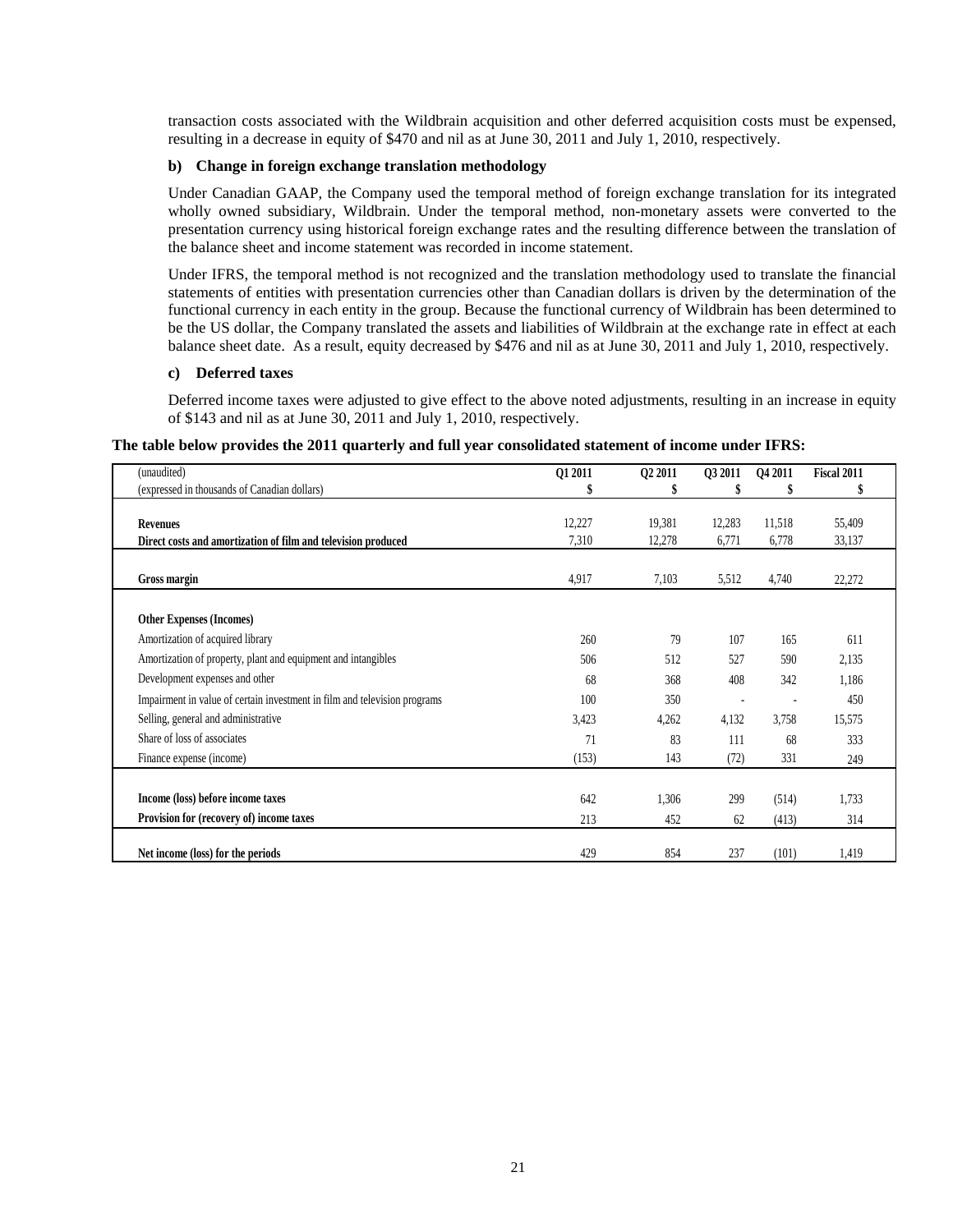#### **The table below provides the 2011 quarterly and full year consolidated statement of cash flow under IFRS:**

| (unaudited)                                                                 | O1 2011        | O <sub>2</sub> 2011 | O3 2011                  | O4 2011        | <b>Fiscal 2011</b> |
|-----------------------------------------------------------------------------|----------------|---------------------|--------------------------|----------------|--------------------|
| (expressed in thousands of Canadian dollars)                                | \$             | \$                  | \$                       | \$             |                    |
|                                                                             |                |                     |                          |                |                    |
| Cash provided by (used in)                                                  |                |                     |                          |                |                    |
| <b>Operating activities</b>                                                 |                |                     |                          |                |                    |
| Net income (loss) for the periods                                           | 429            | 854                 | 237                      | (101)          | 1,419              |
| Charges (credits) to income not involving cash                              |                |                     |                          |                |                    |
| Amortization of film and television programs                                | 4,046          | 4,338               | 2,266                    | 2,449          | 13,099             |
| Amortization of acquired library                                            | 260            | 79                  | 107                      | 165            | 611                |
| Amortization of property, plant, and equipment                              | 235            | 258                 | 329                      | 362            | 1,184              |
| Amortization of intangible assets                                           | 271            | 253                 | 198                      | 227            | 949                |
| Unrealized foreign exchange loss (gain)                                     | (297)          | 98                  | (58)                     | 196            | (61)               |
| Share of loss of associates                                                 | 71             | 83                  | 111                      | 68             | 333                |
| Impairment in value of certain investment in film and television programs   | 100            | 350                 | $\overline{\phantom{a}}$ | $\overline{a}$ | 450                |
| Share-based compensation                                                    | 142            | 77                  | 85                       | 185            | 489                |
| Interest on promissory notes                                                | $\overline{2}$ | $\mathbf{1}$        | $\mathbf{1}$             | $\mathbf{1}$   | 5                  |
| Recovery of deferred income taxes                                           | (124)          | (122)               | (242)                    | (176)          | (664)              |
|                                                                             |                |                     |                          |                |                    |
|                                                                             | 5,135          | 6,269               | 3,034                    | 3,376          | 17,814             |
|                                                                             |                |                     |                          |                |                    |
| Net investment in film and television programs                              | (6,895)        | (6,222)             | (1,637)                  | (1,892)        | (16, 646)          |
| Net change in non-cash working capital balances related to operations       | 3,255          | 271                 | 5,374                    | 5,241          | 14,141             |
|                                                                             |                |                     |                          |                |                    |
| Cash provided by operating activities                                       | 1,495          | 318                 | 6,771                    | 6,725          | 15,309             |
|                                                                             |                |                     |                          |                |                    |
| <b>Financing activities</b>                                                 |                |                     |                          |                |                    |
| Proceeds from issuance of common shares and warrants, net of issuance costs |                | $\overline{a}$      | (100)                    | (20)           | (120)              |
| Proceeds of shares related to employee share purchase plan                  |                | $\overline{c}$      | $\overline{4}$           | 22             | 28                 |
| Proceeds from repayment of employee share purchase loan                     |                | $\overline{a}$      | $\sim$                   | 1              | $\mathbf{1}$       |
| Common shares repurchased and cancelled                                     |                |                     | $\overline{a}$           | (43)           | (43)               |
| Proceeds from (repayment of) bank indebtedness                              | 5,376          | 435                 | (87)                     | (774)          | 4,950              |
| Proceeds from (repayment of) interim production financing                   | 370            | 3,418               | (3,975)                  | (7,205)        | (7,392)            |
| Repayment of long-term debt                                                 | (140)          | (135)               | (135)                    | (134)          | (544)              |
|                                                                             |                |                     |                          |                |                    |
| Cash provided by (used in) financing activities                             | 5,606          | 3,720               | (4,293)                  | (8,153)        | (3,120)            |
|                                                                             |                |                     |                          |                |                    |
| <b>Investing activities</b>                                                 |                |                     |                          |                |                    |
| Business acquisitions, net of cash acquired                                 | (7,936)        |                     |                          | (80)           | (8,016)            |
| Acquisitions of short-term investments                                      | (4,002)        |                     | (3)                      | (5)            | (4,010)            |
| Proceeds on disposal of short-term investments                              |                | 10                  | 1,006                    | 3,014          | 4,030              |
| Acquisitions of property, plant, and equipment                              | (428)          | (259)               | (279)                    | (978)          | (1,944)            |
|                                                                             |                |                     |                          |                |                    |
| Cash provided by (used in) investing activities                             | (12,366)       | (249)               | 724                      | 1,951          | (9,940)            |
|                                                                             |                |                     |                          |                |                    |
| Net change in cash during the periods                                       | (5,265)        | 3,789               | 3,202                    | 523            | 2,249              |
|                                                                             |                |                     |                          |                |                    |
| Cash – Beginning of periods                                                 | 17,276         | 12,011              | 15,800                   | 19,002         | 17,276             |
|                                                                             |                |                     |                          |                |                    |
| Cash - End of periods                                                       | 12,011         | 15,800              | 19,002                   | 19,525         | 19,525             |

# **Financial Instruments and Risk Management**

The Company's financial instruments consist of cash, restricted cash, short-term investments, amounts receivable, long-term investment, bank indebtedness, interim production financing, accounts payable and accrued liabilities, long-term debt and obligations under capital leases, and other liability. The Company, through its financial assets and liabilities, has exposure to the following risks from its use of financial instruments: credit risk, interest rate risk, liquidity risk, and currency risk. Management monitors risk levels and reviews risk management activities as they determine to be necessary.

# *Credit Risk*

Amounts receivable from the Canadian federal government and other government agencies in connection with production financing represents 62% of total amounts receivable at December 31, 2011 (December 31, 2010 - 67%). Certain of these amounts are subject to audit by the government agencies. Management believes that the net amounts recorded are fully collectible. Management believes that it is normal course for the industry for some amounts receivable to take considerable time to collect; for instance it is normal course for federal and provincial tax credits receivable to take up to 24 months to proceed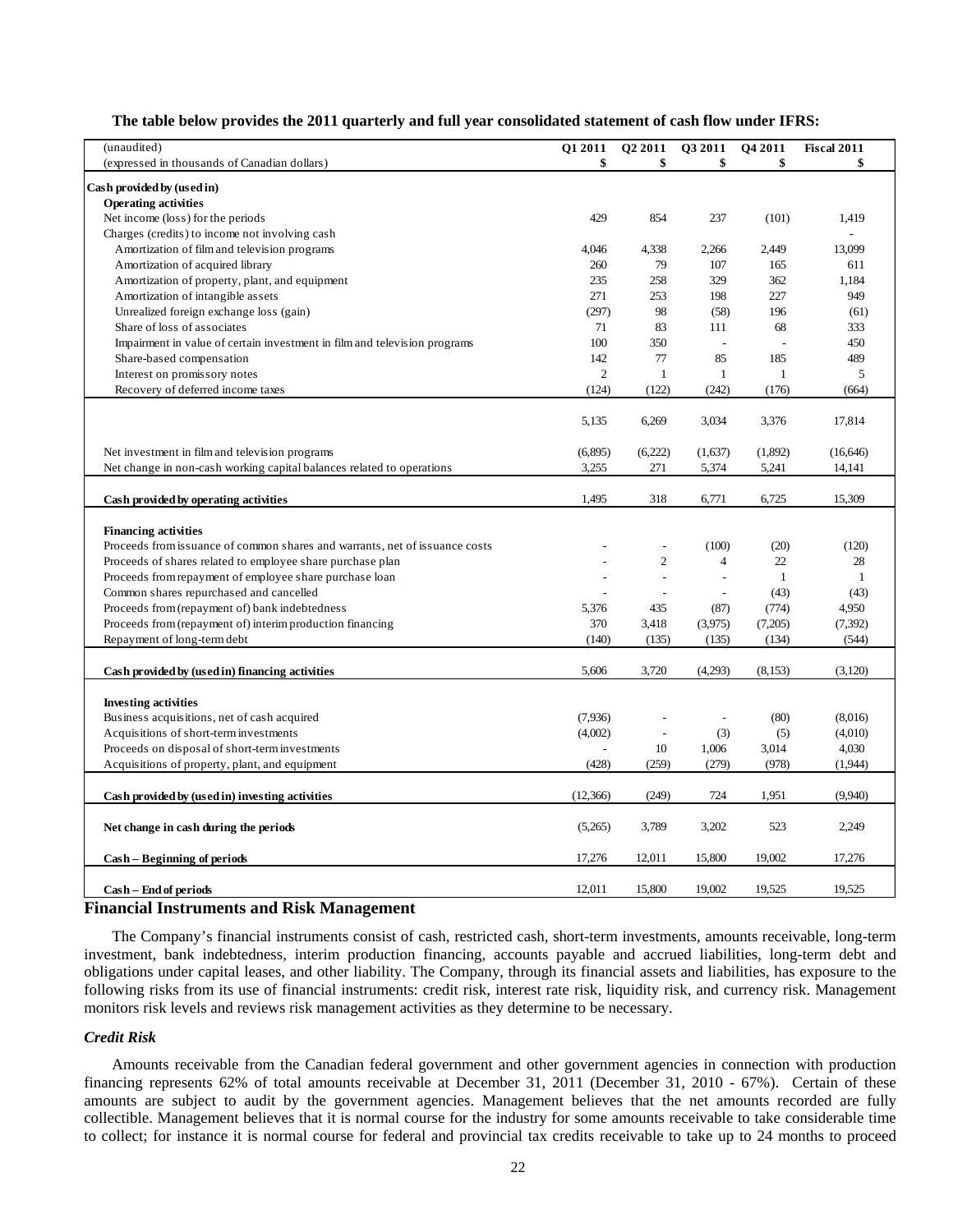through audit and collection. The Company adjusts amounts receivable from Canadian federal government and other government agencies including federal and provincial tax credits receivables in connection with production financing, quarterly and annually for any known differences arising from internal or external audit of these amounts. An allowance against federal and provincial tax credits receivable has been recorded based on the Company's history of collection of these amounts.

The balance of trade amounts receivable are primarily with Canadian broadcasters and large international distribution companies. The Company has recorded an allowance for doubtful accounts of less than 1% against the gross amounts of trade receivables, and management believes that the net amount of trade receivables is fully collectible.

#### *Interest Rate Risk*

The Company is exposed to interest rate risk arising from fluctuations in interest rates as its interim production financing and certain long-term debt bear interest at floating rates. A 1% fluctuation would have an approximate \$0.20-\$0.30 million effect on net income (loss).

# *Liquidity Risk*

The Company manages liquidity by forecasting and monitoring operating cash flows and through the use of capital leases and revolving credit facilities (see notes 10, 11, and 12 of the audited consolidated financial statements for June 30, 2011 for further details). As at December 31, 2011 the Company had cash on hand of \$17.29 million (June 30, 2011 - \$19.53 million) and shortterm investments of \$5.30 million in Canadian government grade bonds (June 30, 2011 - \$6.06 million).

#### *Currency Risk*

The Company's activities which expose it to currency risk involve the holding of foreign currencies as well as incurring production costs and earning revenues that are denominated in foreign currencies. For every 1% change in the USD, GBP, or Euros exchange rate versus the Canadian dollar there is approximately a \$0.10 million impact on net income (loss).

#### **Risk Assessment**

The following are the specific and general risks that could affect the Company that each reader should carefully consider. Additional risks and uncertainties not presently known to the Company or that the Company does not currently anticipate will be material, may impair the Company's business operations and its operating results and as a result could materially impact its business, results of operations, prospects, and financial condition. These specific and general risks are as follows: risks related to the nature of the entertainment industry, risks related to television and film industries, risks related to doing business internationally, loss of Canadian status, competition, limited ability to exploit filmed and television content library, protecting and defending against intellectual property claims, fluctuating results of operations, raising additional capital, concentration risk, reliance on key personnel, market share price fluctuations, risks associated with acquisitions and joint ventures, potential for budget overruns and other production risks, management estimates in revenues and earnings, stoppage of incentive programs, financial risks resulting from the Company's capital requirements, government incentive program, change in regulatory environment, litigation, technological change, labour relations, and exchange rates. *For further details see "Risk Factors" contained in the Company's 2011 Annual MD&A on www.sedar.com or DHX's website at www.dhxmedia.com.* 

### **Disclosure Controls and Procedures**

The Company's Chief Executive Officer (**"CEO"**) and Chief Financial Officer (**"CFO"**) are responsible for establishing and maintaining the entity's disclosure controls and procedures to provide reasonable assurance that all relevant information is gathered and reported to them on a timely basis so that appropriate decisions can be made regarding public disclosures.

The CEO and CFO, after evaluating the effectiveness of the Company's disclosure controls and procedures have concluded that, as at December 31, 2011, the entity's disclosure controls and procedures were effective. It should be noted that while the entity's CEO and CFO believed that the disclosure controls and procedures can provide a reasonable level of assurance, and that they are effective, they do not expect that the disclosure controls and procedures can prevent all errors and fraud. A control system, no matter how well designed or operated can provide only reasonable, not absolute assurance that the objectives of the control systems are met.

#### *Internal Control over Financial Reporting ("ICFR")*

The Company's CEO and CFO are responsible for designing ICFR or causing these controls to be designed under their supervision in order to provide reasonable assurance regarding the reliability of financial reporting and the preparation of the financial statements for external purposes in accordance with IFRS.

ICFR has been designed based on the framework issued by COSO to provide reasonable assurance regarding the reliability of DHX's financial reporting and the preparation of financial statements for external purposes in accordance with IFRS.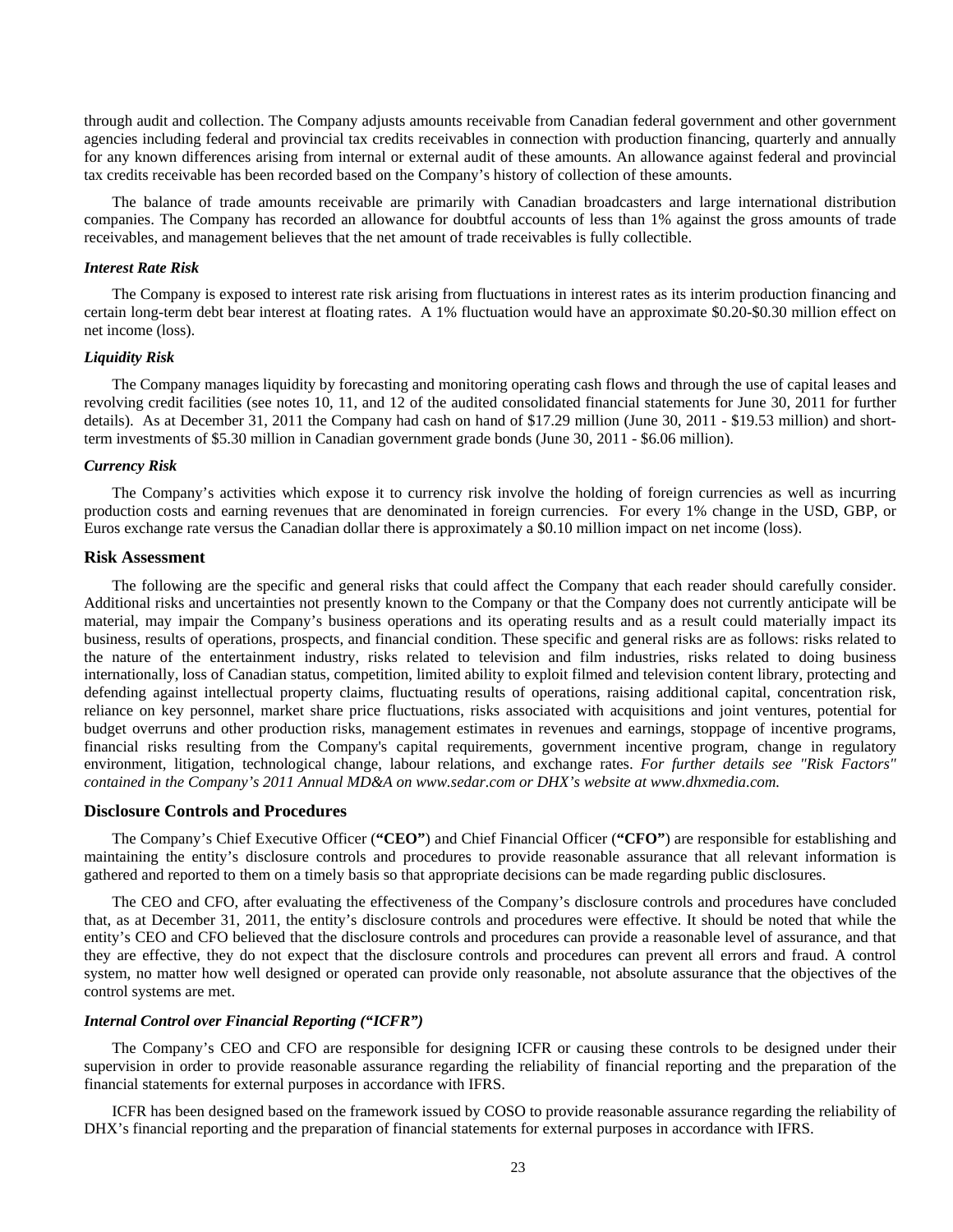Due to its inherent limitations, ICFR may not prevent or detect material misstatements. Also, projections of any evaluation of effectiveness to future periods are subject to the risk that controls may become inadequate because of changes in conditions, or that the degree of compliance with the policies or procedures may deteriorate.

Management, under the supervision of the CEO and CFO conducted an evaluation of control design on ICFR as at December 31, 2011. Based on this evaluation, Management has concluded that the Company's ICFR were adequate and effective to ensure that material information relating to the Company and its consolidated subsidiaries required to be disclosed in the Company's reports filed or submitted under the National Instrument 52-109 would have been known to them.

#### *Changes in ICFR*

There were no changes in the Company's ICFR that occurred during the three months ended December 31, 2011 that to Management's knowledge have materially affected or are reasonably likely to materially affect the entity's ICFR.

#### **Use of Non-GAAP Financial Measures**

In addition to the results reported in accordance with IFRS or GAAP, the Company uses various non-GAAP financial measures, which are not recognized under IFRS or GAAP, as supplemental indicators of our operating performance and financial position. These non-GAAP financial measures are provided to enhance the user's understanding of our historical and current financial performance and our prospects for the future. Management believes that these measures provide useful information in that they exclude amounts that are not indicative of our core operating results and ongoing operations and provide a more consistent basis for comparison between periods. The following discussion explains the Company's use of EBITDA, Gross Margin, and Adjusted Operating Activities as measures of performance.

"**EBITDA**" and "**Adjusted EBITDA**" means earnings (loss) before interest, taxes, depreciation, amortization, stock-based compensation expense, foreign exchange (loss) gain and impairment of certain investments in film and television programs ("Adjusted EBITDA"). Amortization includes amortization of PP&E, acquired libraries, and intangible assets. EBITDA and Adjusted EBITDA represents net income (loss) of the Company before amortization of PP&E, acquired libraries, and intangible assets, interest expense, interest income, non-controlling interest, share of loss of associates (formerly, equity income), development expenses, stock-based compensation expense, and foreign exchange (loss) gain. EBITDA and Adjusted EBITDA are not earnings measures recognized by GAAP and do not have a standardized meaning prescribed by GAAP. Therefore, EBITDA and Adjusted EBITDA may not be comparable to similar measures presented by other issuers. Management believes EBITDA and Adjusted EBITDA to be meaningful indicators of our performance that provides useful information to investors regarding our financial condition and results of operation.

"**Gross Margin**" means revenue less direct production costs and amortization of film and television programs produced. Gross Margin is not an earnings measure recognized by GAAP and does not have a standardized meaning prescribed by GAAP. Therefore, Gross Margin may not be comparable to similar measures presented by other issuers.

"**Adjusted Operating Activities**" is a non-GAAP financial measure of cash inflows and outflows from operating activities adjusted for increases and decreases in interim production financing, as in Management's opinion, these are also an integral part of determining cash flows from operations. Adjusted Operating Activities is one of the key cash flow measurement tools used by Management in assessing cash flow performance.

#### **A reconciliation of historical results to EBITDA and Adjusted EBITDA is presented on the next page.**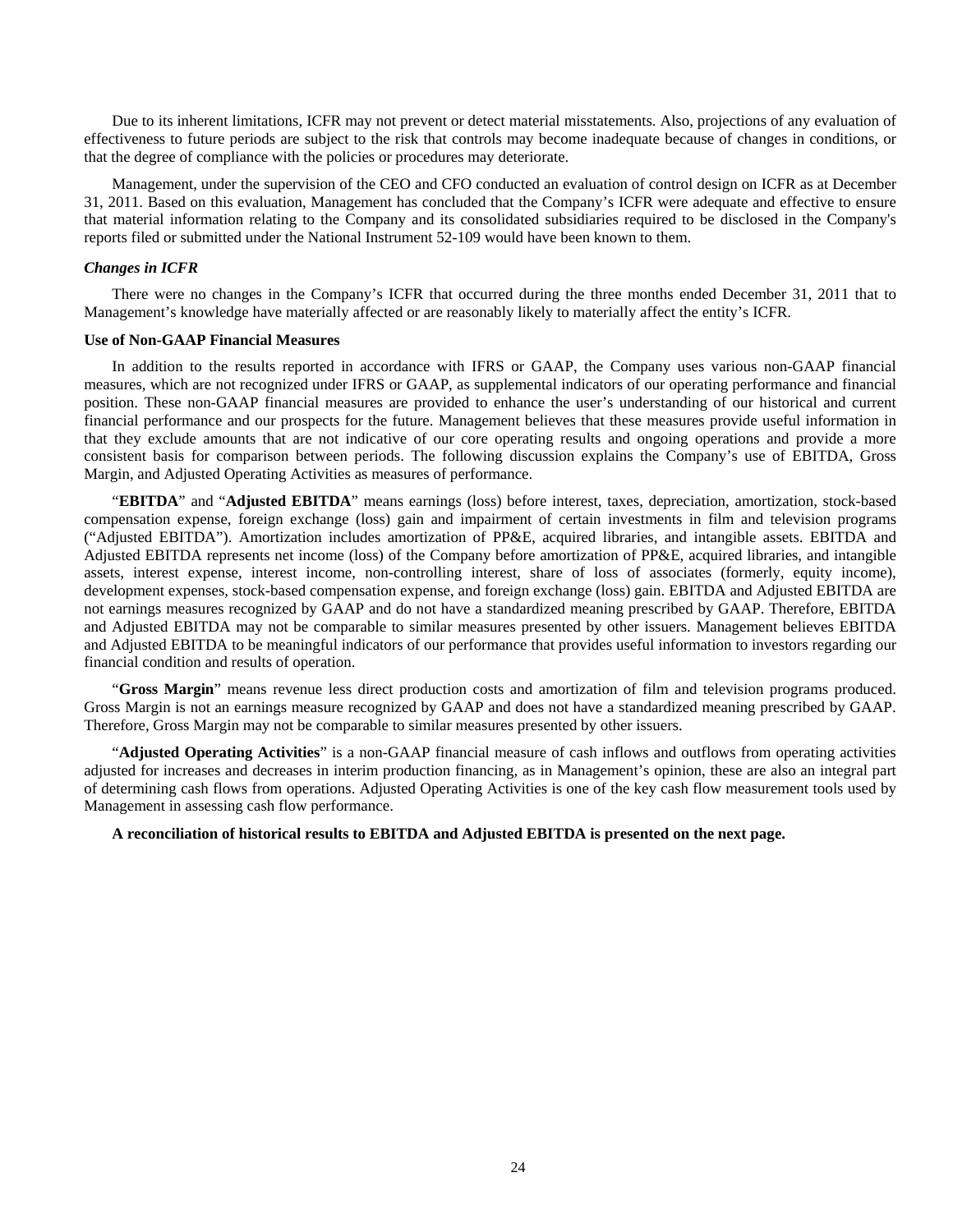### **Reconciliation of Historical Results to EBITDA and Adjusted EBITDA**

EBITDA and Adjusted EBITDA are not recognized earnings measures under GAAP and do not have standardized meanings prescribed by GAAP. Therefore EBITDA and Adjusted EBITDA may not be comparable to similar measures presented by other companies or issuers. Investors are cautioned that EBITDA and Adjusted EBITDA should not be construed as alternatives to net income or loss determined in accordance with GAAP as an indicator of the Company's performance or to cash flows from operating, investing, and financing activities as a measure of liquidity and cash flows. The following table reconciles income (loss) before income taxes, EBITDA and Adjusted EBITDA, and Gross Margin, based on the unaudited interim financial statements of the Company for Q2 2012 and Q2 2011 found on www.sedar.com and www.dhxmedia.com. For further description see "Use of Non-GAAP Financial Measures" elsewhere in this MD&A. **In addition, the table reconciles EBITDA reported under IFRS to those previously reported under CGAAP.**

*The operating results for any period should not be relied upon as an indication of results for any future period.*

|                                                         | <b>O2-2012</b><br>(5000)<br><b>IFRS</b> | O2-2011<br>$($ \$000 $)$<br><b>IFRS</b> | O <sub>2</sub> -2011<br>$($ \$000 $)$<br>Adjustments | <b>O2-2011</b><br>$($ \$000 $)$<br><b>CGAAP</b> |
|---------------------------------------------------------|-----------------------------------------|-----------------------------------------|------------------------------------------------------|-------------------------------------------------|
|                                                         | 2,552                                   | 1,306                                   | 24                                                   | 1,282                                           |
|                                                         | 105                                     | 143                                     |                                                      | 136                                             |
|                                                         | $\overline{7}$                          | 83                                      |                                                      | 83                                              |
|                                                         | 821                                     | 591                                     |                                                      | 591                                             |
| Impairment in value of certain investment in film       |                                         |                                         |                                                      |                                                 |
|                                                         |                                         | 350                                     |                                                      | 350                                             |
|                                                         | 75                                      | 368                                     |                                                      | 368                                             |
|                                                         | 80                                      | 77                                      | (16)                                                 | 93                                              |
|                                                         | 3,640                                   | 2,918                                   | 15                                                   | 2,903                                           |
| Selling, general and administrative, net of share-based |                                         |                                         |                                                      |                                                 |
|                                                         | 4.045                                   | 4,185                                   |                                                      | 4,185                                           |
|                                                         | 7,685                                   | 7,103                                   | 15                                                   | 7,088                                           |

|                                                         | December 31, 2011 December 31, 2010 | Six Months Ended Six Months Ended | December 31, 2010 December 31, 2010 | Six Months Ended Six Months Ended |
|---------------------------------------------------------|-------------------------------------|-----------------------------------|-------------------------------------|-----------------------------------|
|                                                         | $($ \$000 $)$<br><b>IFRS</b>        | $($ \$000 $)$<br><b>IFRS</b>      | (\$000)<br>Adjustments              | $($ \$000 $)$<br><b>CGAAP</b>     |
|                                                         | 3,033                               | 1,948                             | (23)                                | 1,971                             |
|                                                         | (111)                               | (10)                              | (18)                                | 8                                 |
|                                                         | 26                                  | 154                               |                                     | 154                               |
|                                                         | 1.699                               | 1,357                             |                                     | 1,357                             |
| Impairment in value of certain investment in film       |                                     |                                   |                                     |                                   |
|                                                         | 135                                 | 450                               |                                     | 450                               |
|                                                         | 210                                 | 436                               |                                     | 436                               |
|                                                         | 310                                 | 219                               | (30)                                | 249                               |
|                                                         | 5,302                               | 4,554                             | (71)                                | 4,625                             |
| Selling, general and administrative, net of share-based |                                     |                                   |                                     |                                   |
|                                                         | 7,483                               | 7,466                             | 71                                  | 7,395                             |
|                                                         | 12,785                              | 12,020                            |                                     | 12.020                            |

<sup>1</sup>Certain of the comparative Non-GAAP Financial Measures ("NGFM") are adjusted for all necessary adjustments, consisting of normal recurring adjustments and any changes in the current definition of NGFM (see "Use of Non-GAAP Financial Measures" section of this MD&A for further details).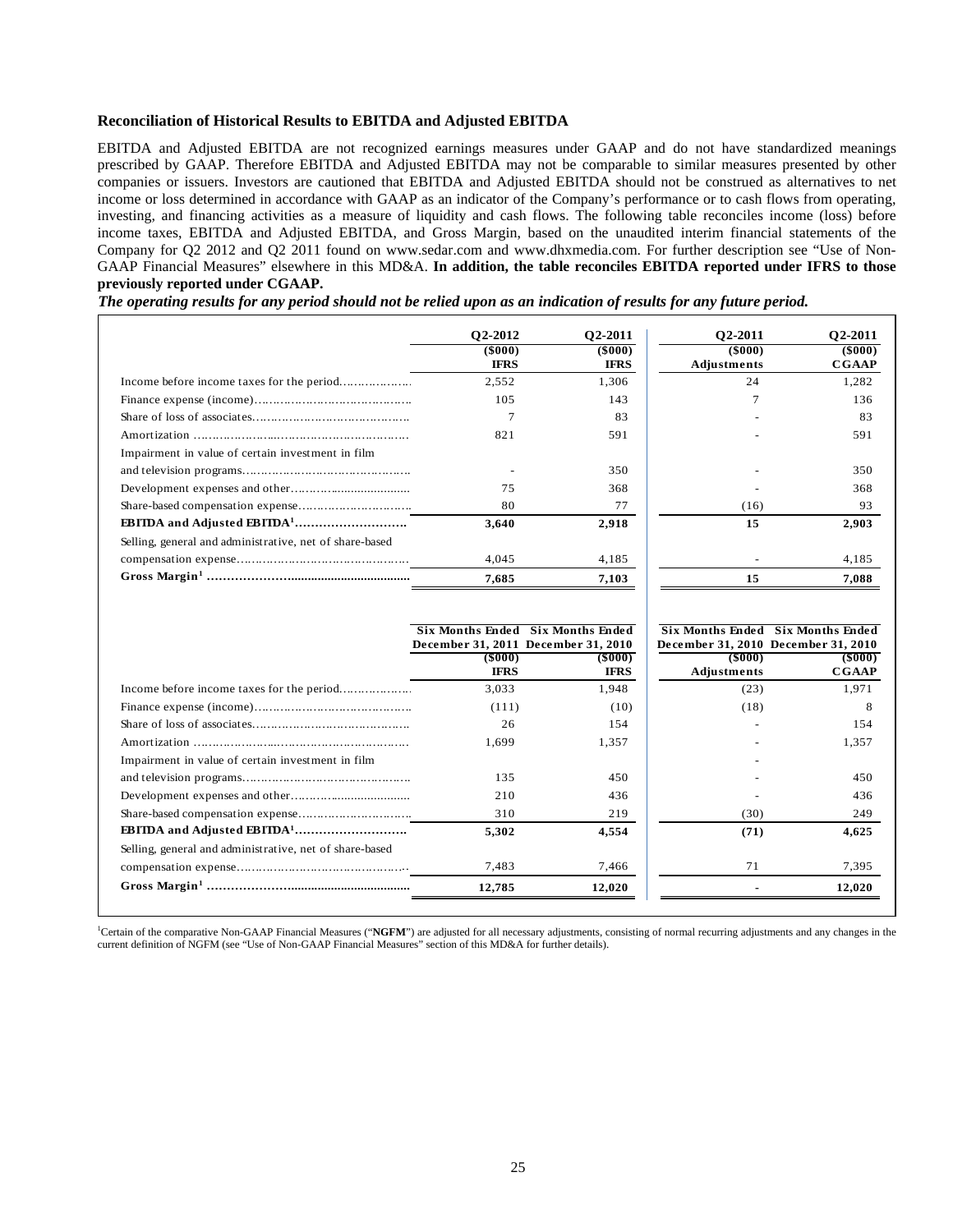

# **DHX MEDIA LTD.**

# **Q2 2012**

**Supplemental Information For the Three and Six Months Ended December 31, 2011**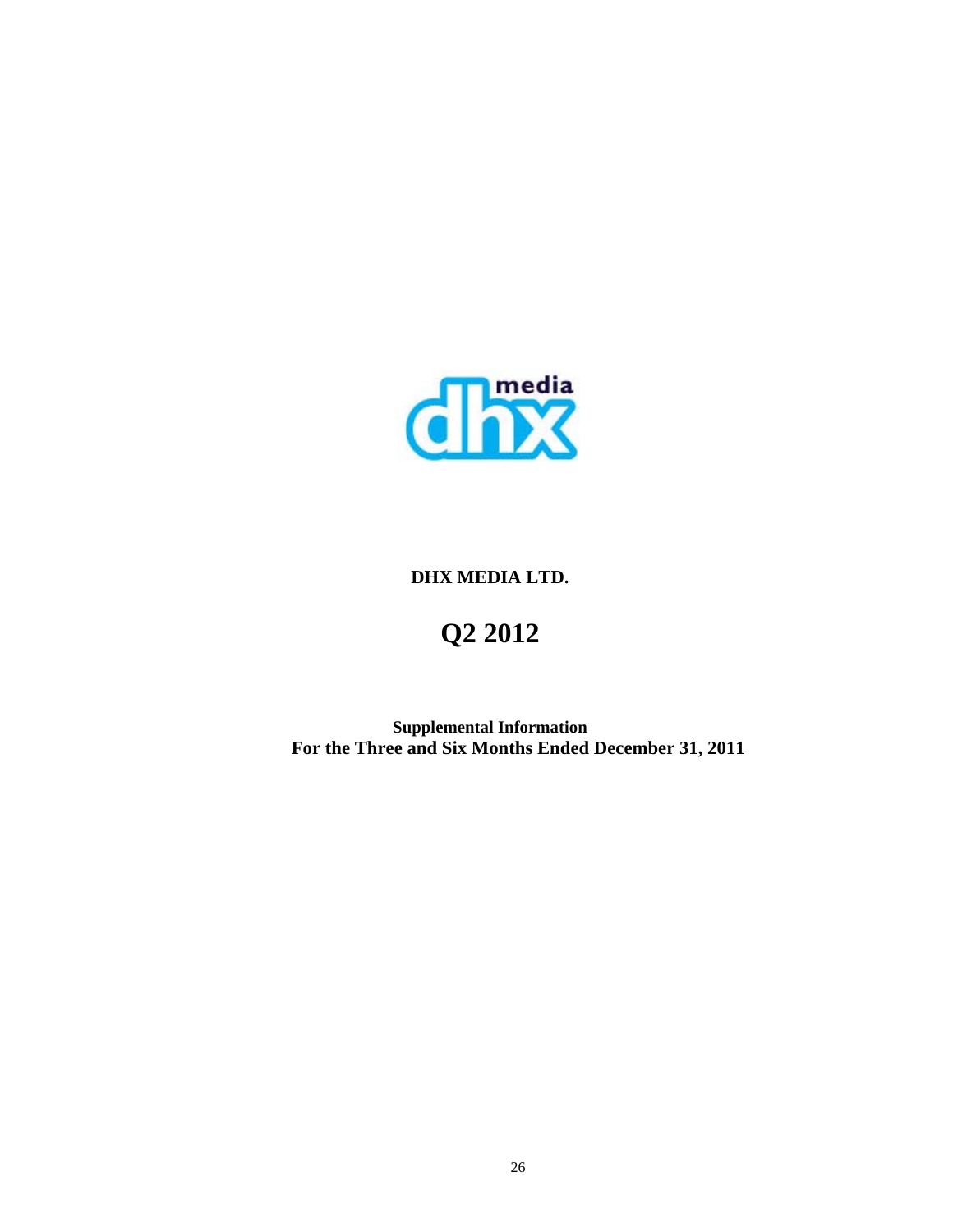**1. Summary of securities issued and options and warrants granted during the three and six months ended December 31, 2011 (expressed in thousands of Canadian dollars, except for shares and amounts per share)** 

# **a. Summary of securities issued**

|                                                           | Number of<br><b>Common</b><br><b>Shares</b> | <b>Value</b><br>\$ |  |
|-----------------------------------------------------------|---------------------------------------------|--------------------|--|
| Balance at June 30, 2011                                  | 61,596,615                                  | 76,437             |  |
| Shares issued as part of employee share purchase plan     | 3,061                                       | 3                  |  |
| Normal course issuer bid shares repurchased and cancelled | (606, 500)                                  | (501)              |  |
| <b>Balance at September 30, 2011</b>                      | 60,993,176                                  | 75,939             |  |
| Shares issued as part of employee share purchase plan     | 4,123                                       | 2                  |  |
| Normal course issuer bid shares repurchased and cancelled | (729,000)                                   | (1,155)            |  |
| Shares cancelled related to an employee loan forgiven     | (27,000)                                    | (50)               |  |
| Substanial issuer bid shares repurchased and cancelled    | (7,142,857)                                 | (8, 857)           |  |
| <b>Balance at December 31, 2011</b>                       | 53,098,442                                  | 65,879             |  |

# **b. Summary of options and warrants**

| Options                                                             | Number of<br><b>Options</b> | Weighted-average<br>exercise price |
|---------------------------------------------------------------------|-----------------------------|------------------------------------|
| <b>Balance at June 30, 2011</b>                                     | 4,020,000                   | \$1.07                             |
| Granted to an employee                                              | 300,000                     | \$0.83                             |
| Options forfeited                                                   | (125,000)                   | \$1.33                             |
| <b>Balance at September 30, 2011</b>                                | 4,195,000                   | \$1.04                             |
| Options expired                                                     | (275,000)                   | 1.33                               |
| Granted to employees                                                | 380,000                     | 0.83                               |
| Granted to employees                                                | 200,000                     | 0.69                               |
| <b>Balance at December 31, 2011</b>                                 | 4,500,000                   | \$0.93                             |
| <b>Warrants</b>                                                     | Number of<br>Warrants       | Weighted-average<br>exercise price |
| Balance at June 30, 2011, September 30, 2011, and December 31, 2011 | 937,500                     | \$1.15                             |